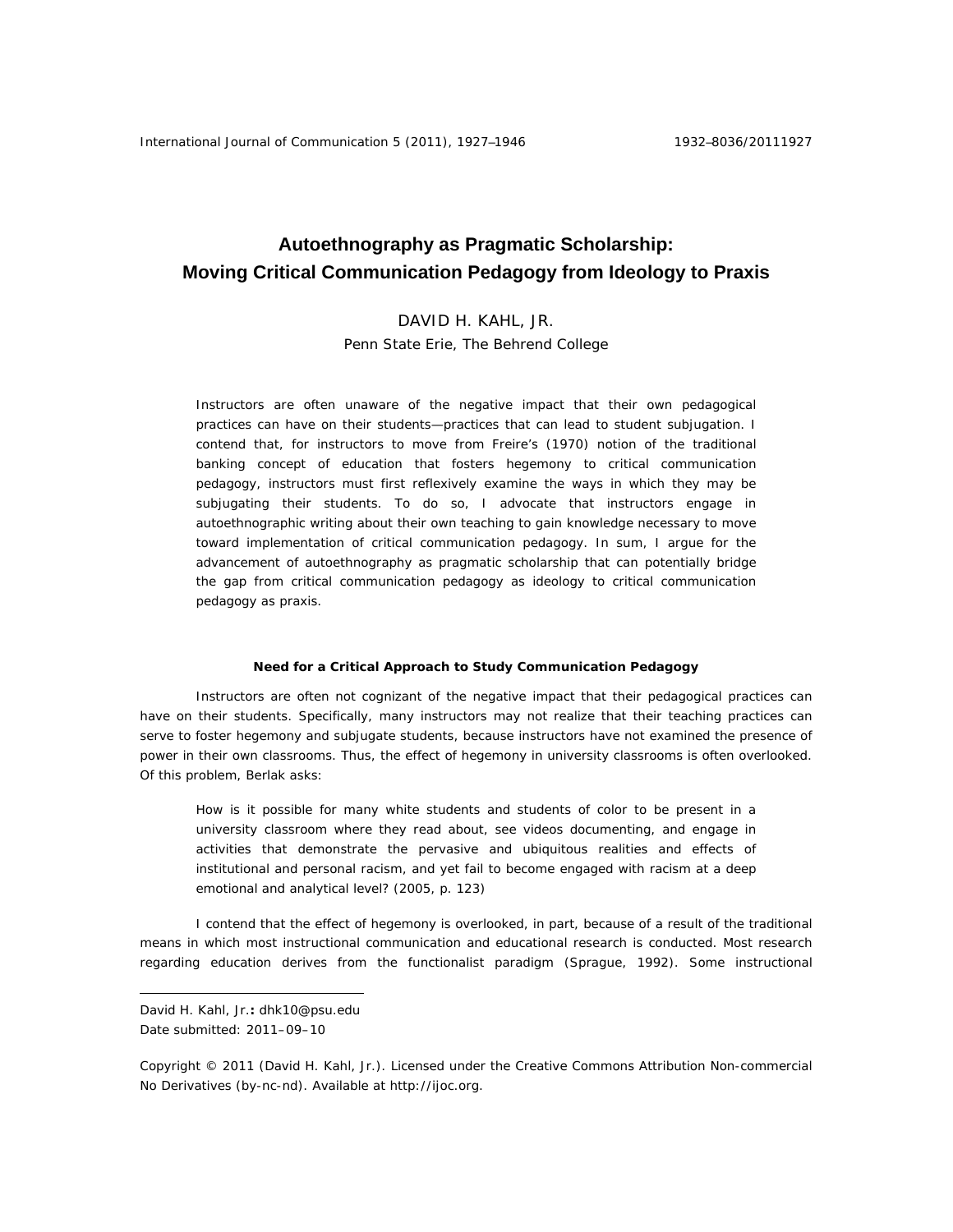communication and education scholars criticize this quantitative, objective approach to the study of pedagogy, because it does not examine the roles that hegemony, white privilege, injustice, differences, lived experience, racism, gender, and social and economic inequities play in the classroom. Traditionally, scholarship in education and instructional communication has isolated specific aspects of classroom behavior, which ignores the sociocultural settings in which education takes place. Sprague criticizes the objectivist bias in the field of instructional communication, saying:

Our discipline's primary interest in instructors as communicators has centered on matters of technique that are relatively independent of the intellectual processes of teaching . . . research, for example, has featured the use of humor and of nonverbal and verbal immediacy behaviors, such as smiling, standing close to students, touching them, using vocal variety, referring to students by name, using inclusive pronouns such as "our class." (ibid., pp. 7–8)

Fassett and Warren argue that, while research in these areas has been beneficial to understanding classroom communication, this "decontextualized, dispassionate approach" that exhibits "relative dominance over instructional communication contexts has left us with an impoverished sense of how communication constitutes identity, power, and culture" (2007, p. 39).

 To address this lack of educational and instructional communication research regarding power in the classroom, Sprague (1992) argues for instructors to act as what Giroux (1988) calls a transformative intellectual. A transformative intellectual instructor is someone who "is not merely concerned with giving students the knowledge and skills they need for economic and social mobility, but with helping them discover the moral and political dimensions of a just society and the means to create it" (Sprague, 1992, pp. 8–9). Such an instructor incorporates critical scholarship into the study of pedagogy and allows the lens to be widened to take into account "a number of important questions about how communication works in conjunction with the social and political forces that constraint it and define it" (ibid., p. 5).

I contend that, while creating pedagogical change is appealing ideologically, doing so is difficult pragmatically. Thus, in this paper, I advance autoethnography as a pragmatic scholarship to be used by instructors as a means to move toward critical communication pedagogy as praxis. I first argue that, for instructors and students to have meaningful dialogue about issues of power in their classrooms, instructors need to become aware of their own hidden prejudices and hegemonic pedagogical acts. Instructors can gain awareness by engaging in autoethnographic writing about their own classroom practices and experiences. Second, I discuss how instructors can use their autoethnographic writing pragmatically to facilitate critical communication pedagogy. In sum, instructors should engage in two steps to transform their classrooms: 1) naming and critically reflecting on the problem(s) (autoethnography), and 2) acting to create change (critical pedagogy).

#### **Description of Autoethnography**

One means of gaining awareness of the sociocultural setting in the classroom comes through the application of autoethnographic writing. Autoethnography, a form of transformational scholarship, "is a reflexive accounting, one that asks us to slow down, to subject our experiences to critical examination, to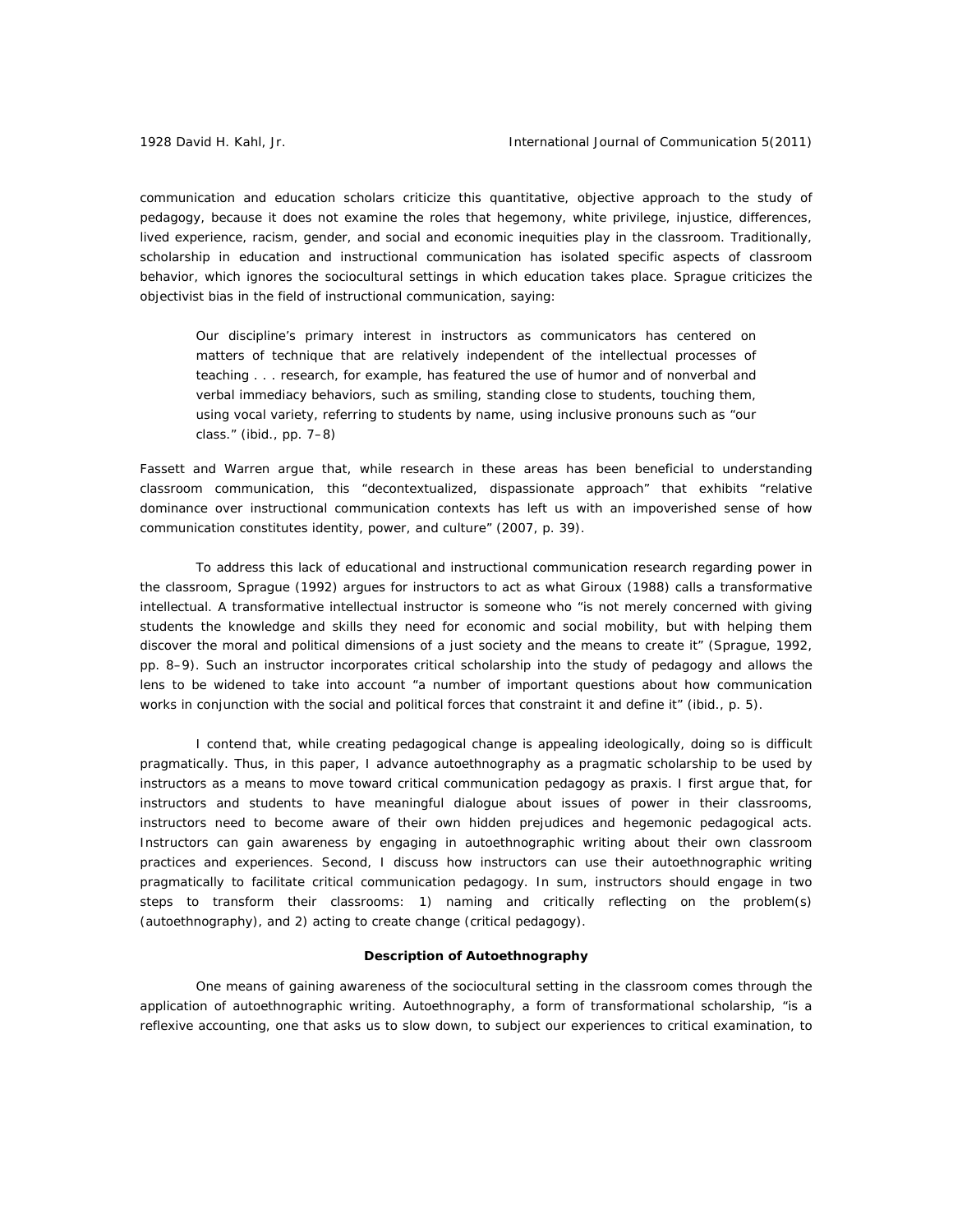expose life's mundane qualities for how they illustrate our participation in power" (Fassett & Warren, 2007, p. 103). Denzin adds that autoethnography is the "turning of the ethnographic gaze inward on the self (auto), while maintaining the outward gaze of ethnography, looking at the larger context wherein self experiences occur" (1997, p. 227). Thus, autoethnography encourages instructors to engage in intrapersonal communication, uncovering hegemonic practices in their own classrooms.

Autoethnography can follow an instructor's experiences of one day (Pelias, 2000), one week, one semester, or an undefined period of time (Fassett & Warren, 2007). Autoethnography can be written in a style of "an academic report (a research-based proposition supported by evidence and reasoning)," or in the style of "an auto/ethnographic narrative (a research-based story that includes plot, character/s, and dramatic tension)" (Tillman, 2009, p. 95). While merit exists for both approaches to autoethnographic writing, I advocate the use of an artistic, narrative approach when the technique is applied to the classroom. An artistic approach to autoethnographic writing about how power functions in one's classroom "privileges the exploration of a self *in response to questions that can only be answered that way*, through the textual construction of, and thoughtful reflection about, the *lived experiences of that self*" (Goodall, 2000, p. 191). Additionally, such an approach can help instructors to explore how they (often unknowingly) reproduce power structures in their classrooms.

Although autoethnography is an individual process, general principles do exist to help authors focus their writing. Engstrom (2008) outlines five general principles of writing autoethnographically. Applied to an instructional setting, autoethnographic writing involves the following steps: 1) critically reflecting upon prejudices that one brings to a situation (e.g., a classroom), 2) examining the effect an instructor has on students, 3) evaluating the role that ethics plays in one's writing and interactions, 4) discussing the impact that the writing has on oneself and students, and 5) reflecting on one's overall learning about power in society through their interactions with students.

Engstrom's (ibid.) five general principles of autoethnographic writing are reflexive acts. Reflexivity is "an important motion, back and forth, between one's actions and how those implicate one in social phenomena" (Denzin, 1997, p. 48). Reflexivity can "effectively illuminate how the author is both product and producer of culture, how the author's very (in)actions create and sustain complex social phenomena, including how s/he understands identity, power, and culture" (p. 47). Reflexivity is not synonymous with simply being reflective. Reflection, the type of writing done in a journal or diary, merely "suggests a mirroring or accounting of the past" (Fassett & Warren, 2007, p. 48). Alternately, reflexivity requires one to consider how past actions will affect future events. Such reflexivity, not simple reflection, is necessary for instructors who wish to attempt to transform their classrooms—the goal of critical communication pedagogy.

Reflexivity is the characteristic that distinguishes autoethnography from a traditional teaching journal. Teaching journals are designed simply to help an instructor "keep track of what happened in class and make note of both his and his students' reactions to curriculum and exercises" (Boyd & Boyd, 2005, p. 110). Also, teaching journals are designed for instructors to engage in reflection or revising, "based on what they remember from previous course offerings" (ibid.). Additionally, while teaching journals can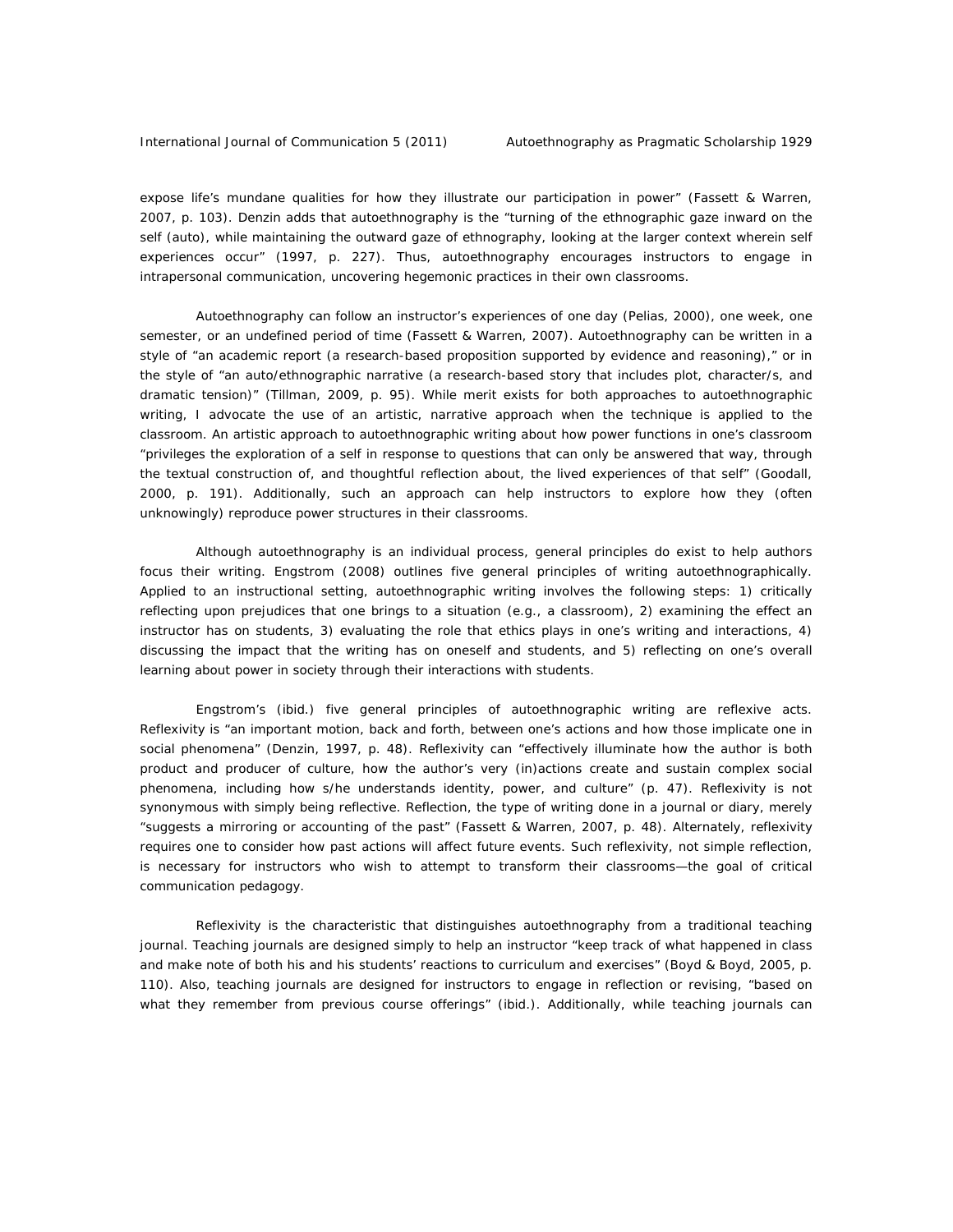include critical elements, they do not center around questions of hegemony and oppression. Instead, they are designed primarily to help instructors improve their pedagogical practice.

 Autoethnographic writing can take many forms. I recommend that instructors utilize a professional notebook with accompanying fieldnotes (Goodall, 2000). A professional notebook allows instructors to ''record self-reflection about their own experiences in everyday life,'' while instructors can use fieldnotes to ''record their observations and analyses of others'' (ibid., p. 92). Both of these components of autoethnographic writing are necessary for instructors to use, so that they can 1) begin to recognize their own actions in the classroom, and 2) gain an understanding of how their actions impact others.

## **Critiques of Autoethnography**

 I find necessity in discussing the controversies surrounding autoethnography, as well as the positive arguments scholars have presented. Some scholars, such as Shields, criticize autoethnography, arguing that it "exhibits low power in terms of offering an original explanation of how to rid the world of oppressive power" (2000, p. 410). Shields also argues that the method may implode and destroy itself in part, because it does not include the voices of the oppressed, something it desires to do. He states that critical autoethnography aspires "to speak for the anonymous masses, the down-trodden, and the marginalized when, by definition, presenting the critical autoethnographer's lived experience in academia advantages and privileges *only* the critical autoethnographer" (ibid., p. 413). Thus, in his view, praxis is absent.

 However, other scholars advocate for the use of autoethnography as a transformative practice. Jones (2005) directly discusses the praxis of autoethnography, and in citing Denzin (2000), further demonstrates how it has the potential to connect the "personal to the political." Yep further demonstrates pragmatic application of autoethnography, saying that "autoethnography is an ideal way of knowing and understanding the complexities of cultural identity" (2004, p. 77). Yep argues that understanding one's social identity through autoethnography can lead to a connection of cultural identity to the social world (ibid.). When autoethnography is used in the social world to make a difference, it not only speaks for marginalized groups, but also can be directly utilized to "constitute social action," (Jones, 2005, p. 784). Jones further states, "This, I believe, is the future of autoethnography" (ibid.).

The pragmatic function of autoethnography to create change is the focus of the current work. By applying autoethnographic writing pragmatically, it no longer privileges only the autoethnographer. Instead, this work demonstrates that, when working to create pedagogical change, autoethnography must first privilege the autoethnographer so that he or she can then also privilege the students. To further understand the pragmatic application of autoethnography to the classroom, necessity exists in understanding what it can help to accomplish—critical communication pedagogy.

## **Description of Critical Communication Pedagogy**

Freire criticizes the traditional educational system, deeming it the "banking concept of education" (1970, p. 72). He derides hegemonic systems in which instructors exercise power over students by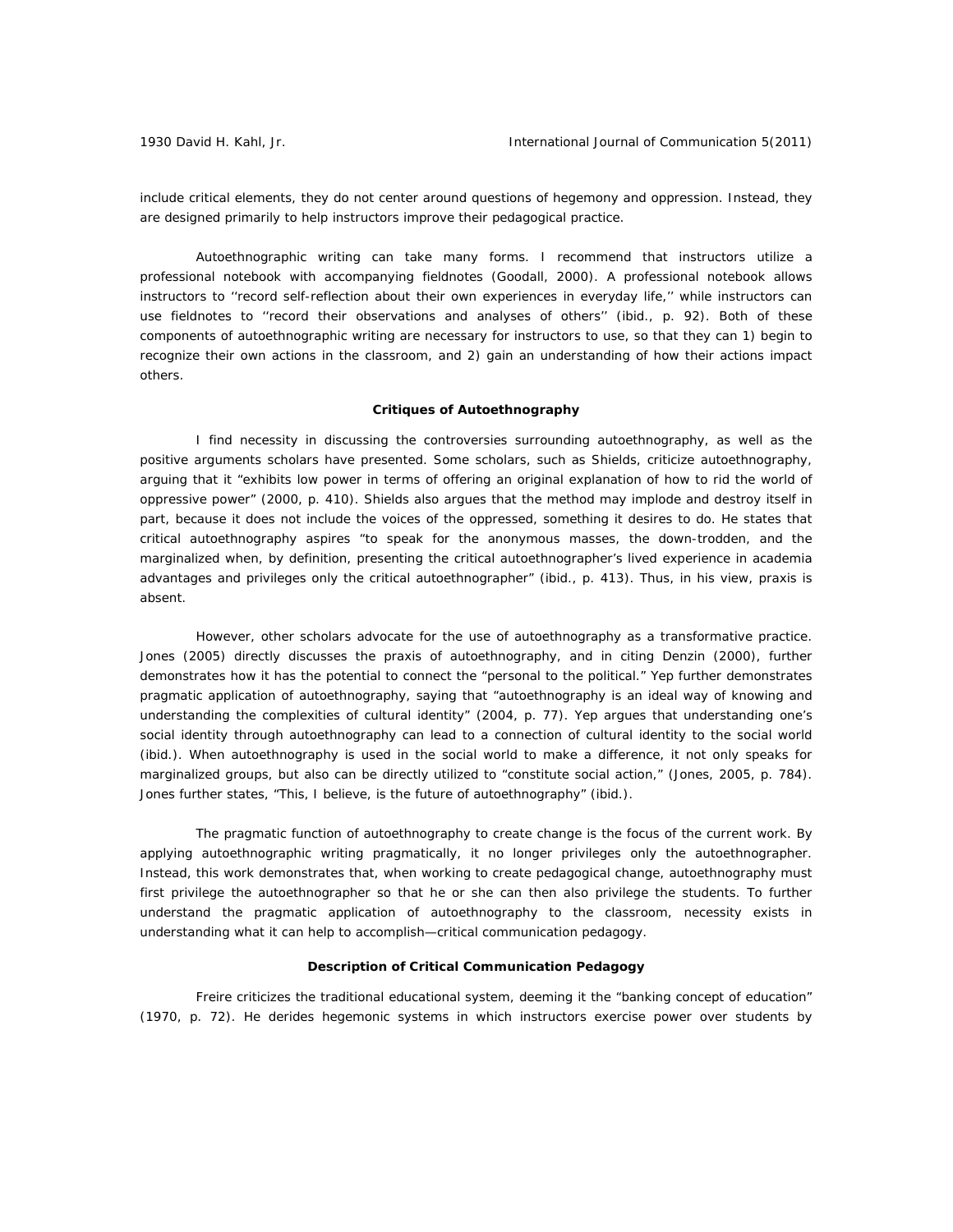depositing information. In this practice, students are seen as a tabula rasa, and thus, education functions to "uniformize" society (Puiggrós, 1994, p. 171). Freire describes the banking concept of education:

Education . . . becomes an act of depositing, in which the students are the depositories and the instructor is the depositor. Instead of communicating, the instructor issues communiqués and makes deposits which the students patiently receive, memorize, and repeat. The scope of action allowed to the students extends only as far as receiving, filing, and storing the deposits. (1970, p. 72)

Instructors who follow such a functionalist approach facilitate the continuation of the social order and prevent students from learning from their own lived experiences. In contrast to the banking concept, Freire (ibid.) advocates a critical pedagogy. Puiggrós describes Freire's desire for "dialogical education": the "possibility of a pedagogical discourse emerging from articulation of *differences*," not a forced similarity (1994, p. 171). Freire (1973) describes the communication processes of two types of pedagogy. He equates oppressive pedagogy with vertical communication, and equates liberating pedagogy with horizontal communication. Freire equates vertical pedagogy with anti-dialogue. In this system, the allknowing instructor talks "down to" or "over" students to grant them knowledge that only the instructor possesses. Alternately, Freire equates horizontal pedagogy with dialogue. In this model, instructors communicate "with" students to collaboratively gain knowledge. When applied to the discipline of communication, "Critical communication pedagogy takes as a central principle a commitment to questioning taken-for-granted, sedimented ways of seeing and thinking" (Fassett & Warren, 2007, p. 100). As the study of communication is the study of the meaning of messages, critical communication pedagogy is especially appropriate for the field, as its goal is to specifically examine the meaning and impact of verbal and nonverbal messages that create hegemony in the communication classroom.

#### **Step 1: Conducting Autoethnography**

A myriad of sociocultural problems exist in the classroom that instructors could potentially name and critically reflect upon. Instructors should determine the sociocultural problems that exist in their classrooms that create hegemony.

#### *Considering Social Location*

I contend that an important step for instructors in preparing for autoethnographic writing is to identify their own social locations, which include race, class, gender, and sexual orientation (Hafen, 2004; Yep, 2004), and I encourage instructors to consider this social location when they engage in autoethnographic writing about classroom hegemony. Doing so can have a positive effect on understanding their perceptions and how they influence their classrooms.

Specifically, instructors who are male, white, American, middle class, and heterosexually identified must be aware that they will encounter more difficulty reflecting upon how they may create situations of hegemony than instructors who are, for example, female, non-white, and/or homosexually identified. Privileged instructors' standpoints do not allow them to see hegemony as clearly as instructors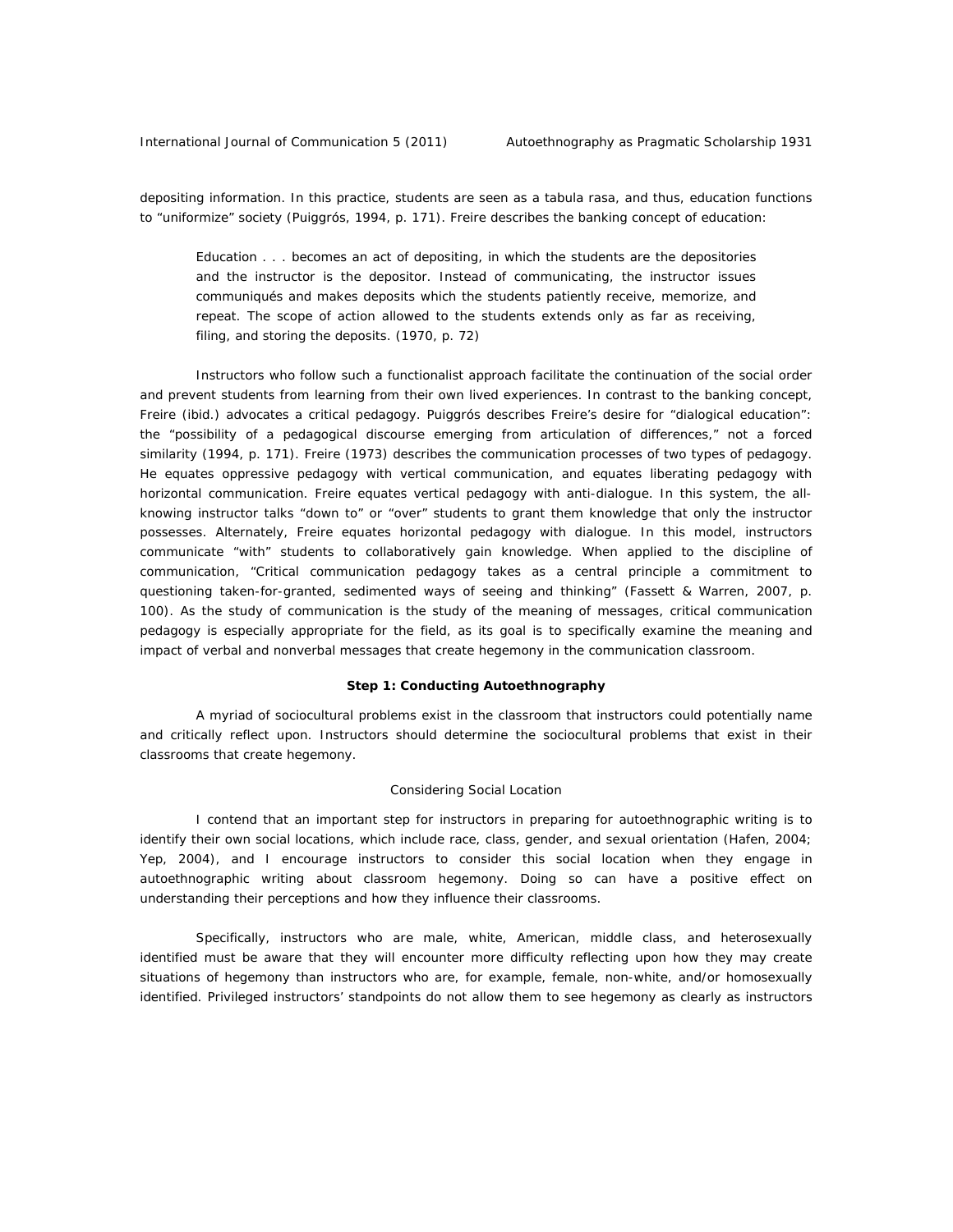who may come from underprivileged backgrounds. Addressing the problem of the white standpoint, Landsman states:

We pretend that racial differences do not exist; we are all alike under the skin, aren't we? Thus, we do not acknowledge the experiences of people of color, precisely *because* of their skin—black, brown, yellow, or white, dark or light. (2001, p. xi)

After instructors have considered their own social location, they can begin the process of conducting autoethnography. Instructors should recognize that no one correct way exists to conduct autoethnography. However, in an attempt to show instructors how to conduct autoethnography, this section will provide two examples that demonstrate how instructors can name and critically reflect upon potential classroom problems. The two sociocultural examples that I will discuss are racism perpetuated by whiteness and the oppression and marginalization of women.

#### *Racism Perpetuated by Whiteness*

McLaren discusses the concept of whiteness, saying:

Whiteness operates by means of its constitution as a universalizing authority by which the hegemonic, white, bourgeois subject appropriates the right to speak on behalf of everyone who is nonwhite while denying voice and agency to these others in the name of civilized humankind. Whiteness constitutes and demarcates ideas, feelings, knowledge, social practices, cultural formations, and systems of intelligibility . . . Whiteness is also a refusal to acknowledge how white people are implicated in certain relations of privilege and relations of domination and subordination. (1997, p. 267)

 For instructors to act reflexively on how whiteness can serve to perpetuate racism in the classroom, instructors' autoethnographic writing must focus on locating how whiteness functions in their classrooms (Orbe, Groscurth, Jeffries, & Prater, 2007). One means for instructors to understand the impact of whiteness is to examine their classrooms through the lens of standpoint theory. Standpoint theory posits that members of cultural groups experience life differently (Orbe et al.), and that marginalized groups have a more objective view of society than dominant groups, because those in power wish to ignore minority voices in order to maintain their power (Pohlhaus, 2002). Dyer furthers this idea by stating:

There is no more powerful position than that of being "just" human. The claim to power is the claim to speak for the commonality of humanity. Raced people can't do that—they can only speak for their race. But [whites as] non-raced people can, for they do not represent the interests of a race. The point of seeing the racing of whites is to dislodge them/us from the position of power, with all the inequities, oppression, privileges, and sufferings in its train, dislodging them/us by undercutting the authority with which they/we speak and act in and on the world. (1997, p. 2)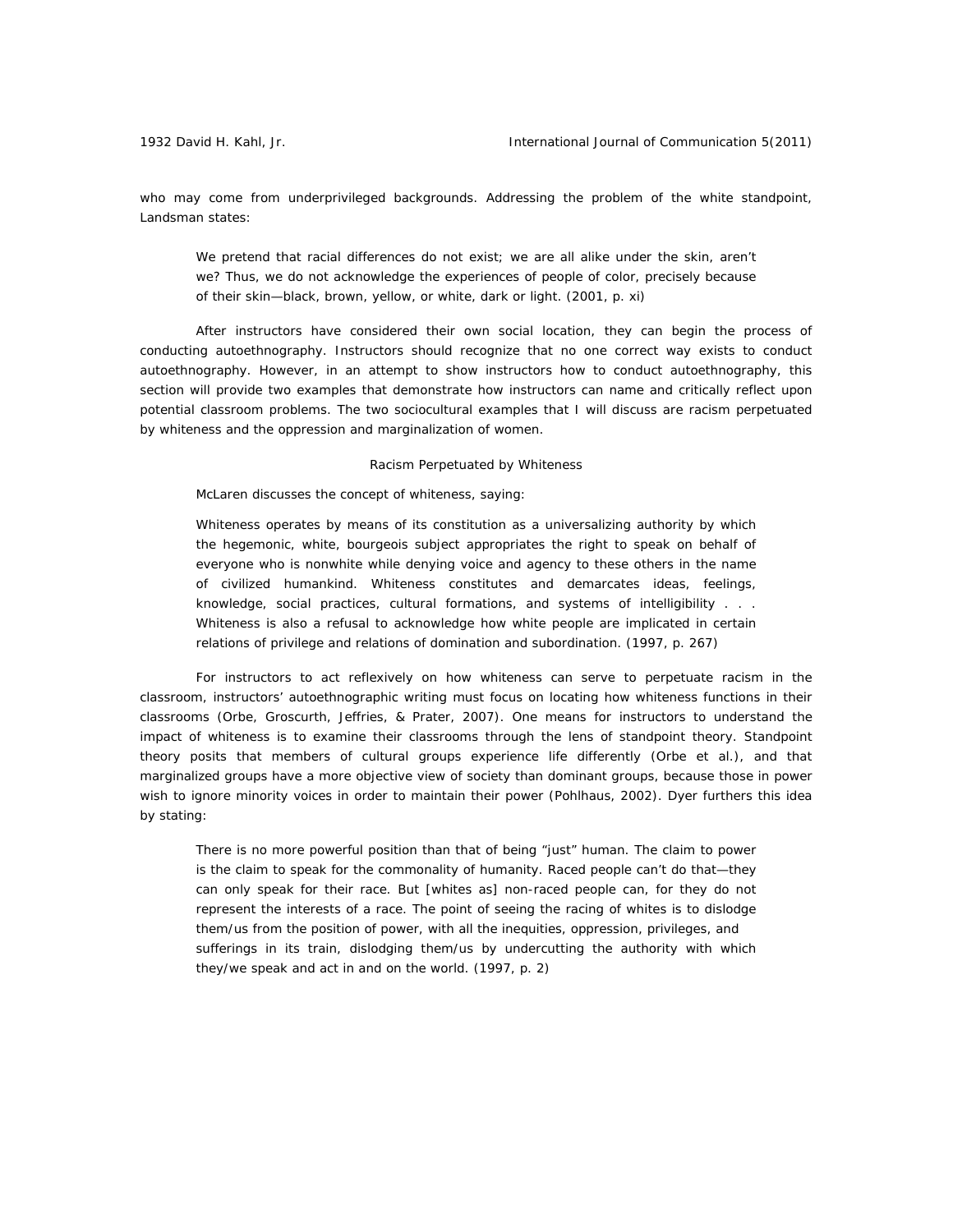Additionally, "those who are privileged within social relations are not led to see the whole within which they stand" (Pohlhaus, 2002, p. 285), and privileged groups' interests are best served if they do not see how society privileges them.

 Instructors, especially white instructors, wanting to engage in reflexivity about racism perpetuated by whiteness must be willing to attempt to remove the blinders which prevent them from seeing both how society privileges them, and how it may not privilege their students. The act of acknowledging this fact is an important step toward change. Thus, I advocate that instructors use standpoint theory to guide their autoethnographic writing.

*Ideas for reflexivity.* For instructors to act reflexively about whiteness, they should focus attention on how their own actions may serve to delegitimize minority voices in their classrooms. Following standpoint theory, instructors should realize that, although most do not purposefully promote racism in their classes, they must focus on the mundane pedagogical practices that exist (Fassett & Warren, 2007). Specifically, instructors can reflect upon their lectures, discussions, and assignments. When preparing and teaching lessons, instructors can examine how their interactions with students may unknowingly reinforce racism.

For example, Pennington (2007), in her autoethnographic account, examines her own interactions with underprivileged minority students in an elementary school. Recognizing that she had been teaching from a white position of power, she reflects:

We felt the children's lives at home were inadequate and we must fill in the missing spaces. We intervened and tried to repair and replace their lives with what we perceived they needed. Our identities as privileged teachers, did not force us to explore the role we played in the institution of the school that mimicked the roles we played in the larger society. Roles designed to maintain our position or power that lacked any mechanism for empowerment of the families and children. Their role was to have heartbreaking lives and our role was to save them from those lives. (ibid., p. 99)

Pennington provides a useful example of how instructors should critically reflect upon the messages that their lessons and discussions have on students. In doing so, instructors act reflexively on what they are doing and how their actions affect others (Goodall, 2000). Finally, instructors may reflect upon where they obtained such examples, whether from the media (Zhang, 2010) or through other means. Although instructors may only marginalize minority groups in minimal ways, isolating mundane instances of racist pedagogy can help to stop such instances from growing into larger social structures (Fassett & Warren, 2007). Overall, following standpoint theory, instructors must reflect on their dominant standpoint and also dialogue with students to discern if students do possess a more objective standpoint of covert racism in the classroom.

#### *Oppression and Marginalization of Women*

 Female students may also face oppression in the classroom. Throughout the history of schooling, education has provided males with more educational benefits and has reproduced gender inequalities. For example, curriculum has traditionally placed preference on subjects that males prefer and downplayed the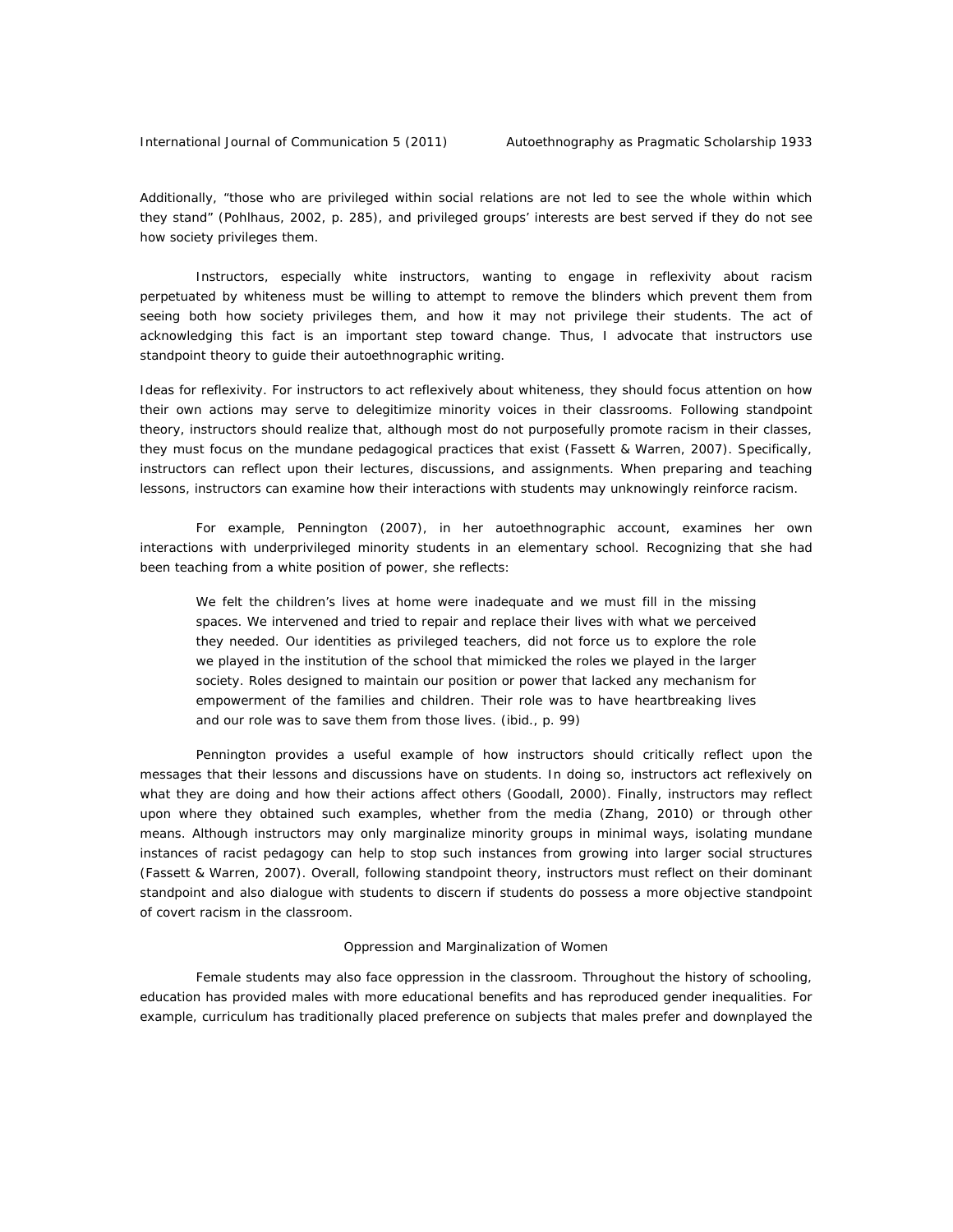importance of subjects that are of interest to women. Specifically, in "the school subjects which emphasize the rational and impersonal, autonomy, predictability and control are much more highly valued than those associated with the artistic and emotional, the intersubjective and interpersonal or those associated with physicality" (Kenway & Modra, 1992, p. 141). Thus, these innocuous practices in traditional education have served to reproduce inequalities between genders. The primary effect of such pedagogy is that, like the banking concept of education (Freire, 1970), it positions "girls as passive recipients of others' knowledge, thus still denying them a sense of agency" (Kenway & Modra, 1992, p. 143).

 In order for instructors to address these issues that face females in traditional education, instructors must be cognizant of ways to recognize these hegemonic practices in their own classrooms. One means for instructors to understand the impact of female oppression is to examine their classrooms through the lens of muted group theory. Edwin and Shirley Ardener's (1975) muted group theory explains why some groups in society become muted, or silenced by the majority. Some groups become "muted" because the language that society uses does not function in the same way for all people:

Muted Group Theory includes the question whether everyone in society has participated equally in the generation of ideas and their encoding into discourse. Have groups developed separate realities, or systems or values that do not get adequate recognition in the dominant representations of society? (S. Ardener, 2005, p. 51)

Because women are muted in society, males dominate discourse. Therefore, many scholars argue that, in order for women to participate in discourse, they have to adapt to dominant communication patterns to even be recognized (Orbe, 2005). Thus, in order for instructors, especially white male instructors, to act reflexively about the oppression and marginalization of women in their classrooms, they should use muted group theory to guide their reflexivity.

*Ideas for reflexivity.* When writing autoethnographically about oppression of women, instructors may experience difficulty in determining how their actions impact students, especially how male instructors' actions affect female students. Thus, I advise instructors to view the marginalization of female students through the lens of muted group theory. Muted group theory can be used as a pragmatic tool because it operationalizes power for instructors and offers them the potential of working toward emancipatory change. For example, male instructors may reflect upon ways that they mute and censor female students' ideas, discussions, and suggestions in class.

Female instructors may focus on how they, themselves, participate in male-dominated discourse and project such participation onto female students instead of helping them to communicate their own thoughts that are not controlled by the dominant communicative system. In her autoethnographic account, Autrey reflects on how she perpetuates the dominant communicative system in her classroom with female students: "The trouble with some girls in my elementary classroom was they were no trouble" (2003, p. 26). She asks:

How is the good schoolgirl reproduced? How do I understand her in the context of the losses of confidence and self-esteem some girls will experience during adolescence?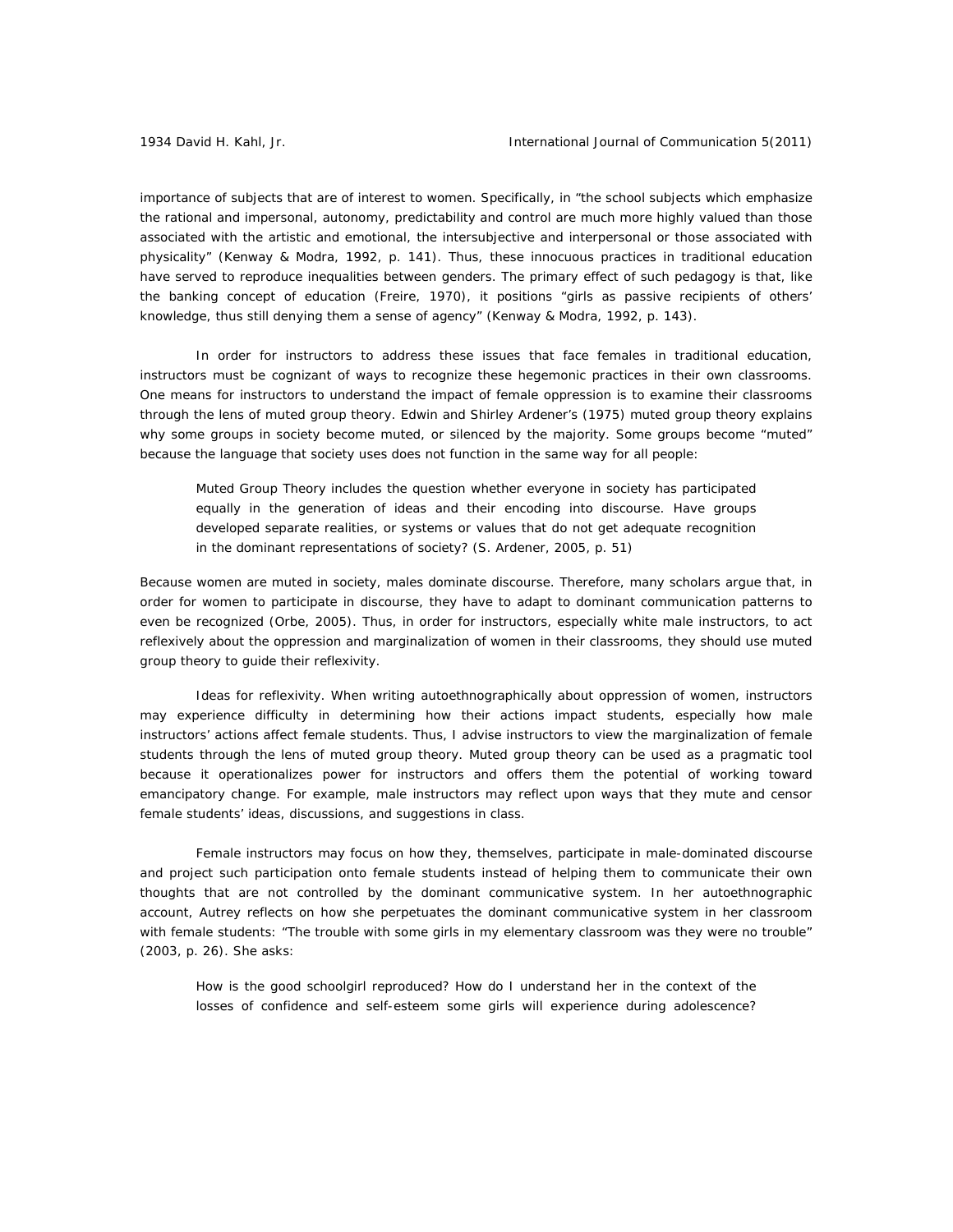Because these girls always did their work, I felt I was "teaching" them. One way the good girl is reproduced is through me, the teacher. (ibid., p. 27)

Her account illustrates how girls became muted in her classroom. Thus, understanding muted group theory can help female instructors "to create meaning through their own language while acknowledging that they must do so because they are muted" (Burnett et al., 2009, p. 469). As female instructors work toward this goal, they can help students to do the same.

Another means of allowing muted group theory to fulfill its emancipatory potential is to utilize student voice to help the instructor discern how students experience instruction. Instructors take student voice into account when they give students, those who actually experience instruction, the opportunity to discuss their thoughts and opinions about their own educational experiences (Fletcher, 2005). Doing so can be a useful means of uncovering oppressive forces that instructors may not realize they are fostering. Giving students voice provides them with the power to create change (Durrant, 2005). By providing students, especially female students, a venue to openly discuss their experiences, instructors will find that students possess valuable insight that they previously may not have felt comfortable expressing. Muted group theory supports this by saying that students may have felt that they would have faced negative repercussions if they expressed their true feelings.

Holdsworth (2005) links student voice and the idea of taking action. Thus, when female students are given the opportunity to discuss how they perceive and experience oppression, they can provide valuable insight into how hegemony can be reduced in the classroom. Through such discovery, instructors can work to enact change by including "the perspectives of subordinate group members" in their teaching and scholarly writing (Orbe, Groscurth, Jeffries, & Prater, 2007, p. 29). When examining students' perspectives, instructors must recognize that reflexivity is not a one-time exercise. Instead, instructors must be willing to re-examine their teaching, because a single examination of their teaching only captures one period of time. As instructors change, so do their thoughts, actions, and pedagogical behaviors toward students. Thus, ongoing examination is necessary for instructors to learn more about themselves and their communication with students.

## **Step 2: Connecting Autoethnography with Critical Communication Pedagogy**

After instructors have conducted autoethnographic writing about their teaching, they also must be willing to accept the challenge of applying their knowledge to create change. Instructors cannot simply be satisfied to act reflexively to uncover hegemonic practices in their classrooms; they need to take action to change their practice. To do so, instructors should begin step two: acting to create change (critical communication pedagogy).

The movement from step one (autoethnography) to step two (critical communication pedagogy) allows instructors to connect autoethnography to critical communication pedagogy. Instructors who have reflected critically must find a way to use their autoethnography as praxis. At such a turning point, instructors should not simply use autoethnography as a means of learning about themselves. Instead, I advocate a pragmatic use of autoethnography; instructors must put their knowledge into practice. Fassett and Warren describe this process as finding moments in the classroom where "reflection and action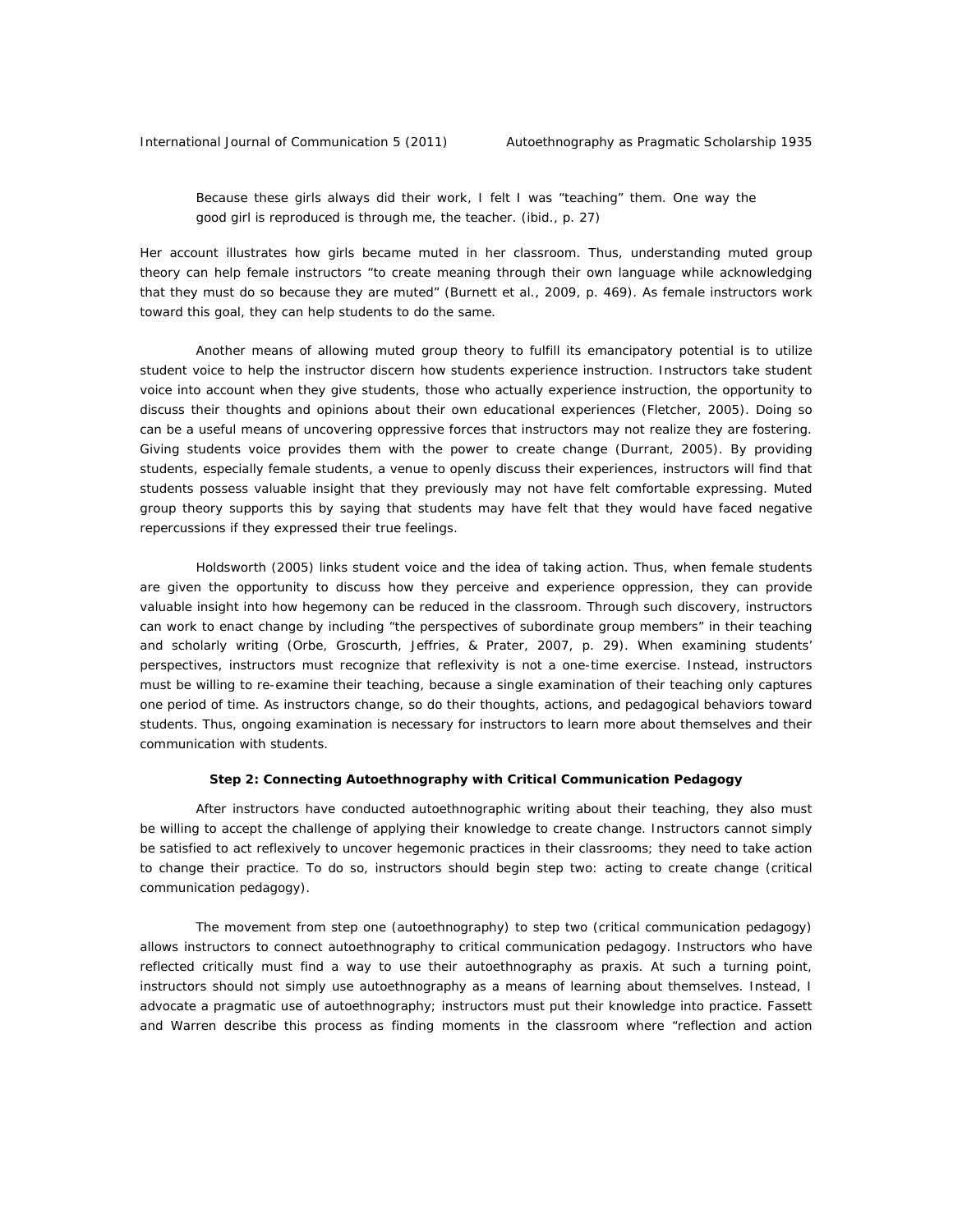intertwine" (2007, p. 111). Without putting reflection into practice, the knowledge that instructors have gained is useless. In fact, such inaction could be viewed as a form of oppression, because instructors have learned how they exert power over their students, but make no attempt to change the situation. Instead, instructors must understand that, when they come to realizations about power in their classrooms, they must also work to implement the change that they realize is necessary. Autoethnographic writing about classroom hegemony, such as the examples of racism and the marginalization of women, can work toward the goal of creating a classroom environment that can become a place for discussion and critical thought (Dewey, 1927).

In order to facilitate such a change, instructors must learn how to use their writings to reframe their habitual ways of teaching. While no single correct means of interpreting autoethnographic writing exists, general guidelines do. Viewing autoethnographic interpretation as an iterative process, instructors can 1) review their data by reading it thoroughly, 2) begin to thematize the data, examining it for recurring themes that may provide insight into potential hegemonic practices, and 3) organize individual instances into the themes (Emerson, Fretz, & Shaw, 1995).

After instructors have derived detailed examples of their hegemonic pedagogical practices, they should begin the process of examining how they can apply their new knowledge in their classrooms. As instructors become aware of their own practices, they become more willing to embrace new practices. Thus, the possibility exists to create a classroom that "is characterized by pedagogical interactions based on the belief that every voice (or perspective) deserves a hearing" (Yep, 2007, p. 95). At such a point of transformation, instructors begin to use the results of their autoethnography as a tool to transform critical communication pedagogy from an ideology to praxis.

## *Implementing Critical Communication Pedagogy*

*Considering social location.* To begin the transition from ideology to praxis, I contend that instructors must, again, reflect upon their social location. I encourage instructors to consider the ways their social location may impact how students respond to their discussions of classroom hegemony. Instructors must realize that they will be perceived differently based on their social location. For example, because of the inherent power usually given to white male instructors, white students of white male instructors may be more receptive to their discussion of racism and whiteness than the same students would be if an African American female instructor were to discuss the same issue. However, a white male instructor may be perceived quite differently if he were to discuss the same subject with a class comprised of minority students. Thus, once again, instructors' social location plays a large role in both the examination of hegemony and the implementation of autoethnography to foster critical communication pedagogy.

After instructors have reflected on social location, they should develop a plan regarding how they will communicate their new knowledge with their classes, and how their classes will help them to make changes in the classroom. While no one correct means of implementation of critical communication pedagogy exists, I offer the following plan, which consists of three steps. The first two steps involve the process of implementation of critical communication pedagogy, while the third step involves a movement toward the product.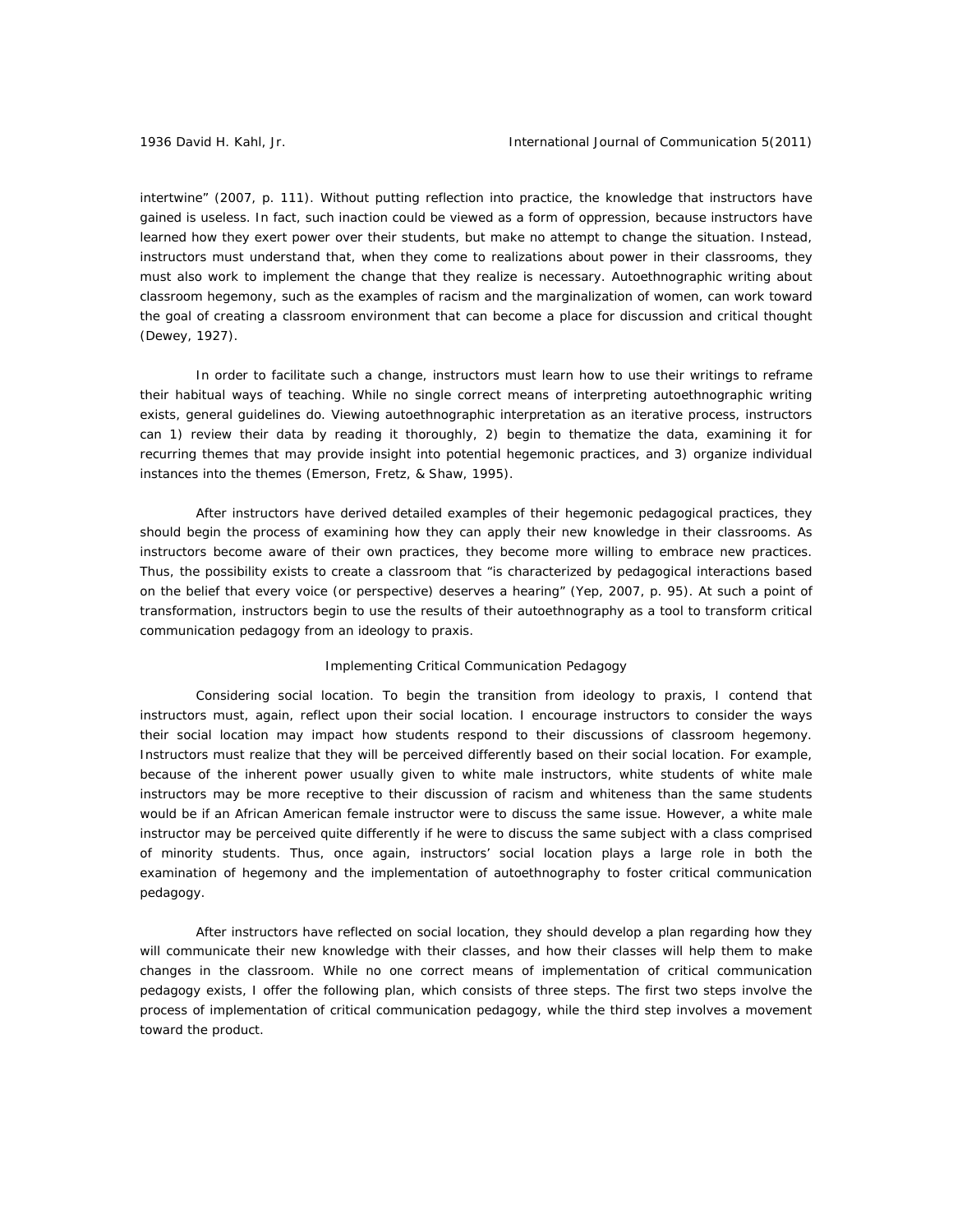*Sharing.* The first step involves the sharing of the instructors' goals. Instructors should discuss their autoethnographic undertaking, sharing their goals of the project with students. Instructors sharing their knowledge with students—those directly impacted by the writing—is important and necessary, because students need to know why change will be taking place in the classroom. The sharing could be done in a variety of ways. For example, instructors could read their writing to students, or instructors could share general themes or ideas from the writing.

*Dialogue.* The second step involves dialogue. After the initial sharing of the autoethnographic writing, importance exists in dialoguing with students about hegemony. Discussions should center on how the students feel about the work, allowing them to share their thoughts, fears, and ideas. These discussions about autoethnography are a fruitful and necessary exercise because they allow instructors to gain feedback from their students regarding the writing. Importance exists at this phase in allowing all students to share how change could be facilitated. The following examples illustrate methods to help foster a participatory classroom, in which students are able to share their voices and express opinions: Instructors may ask students to journal about classroom oppression that they feel; students may be afforded the opportunity to meet one-on-one with the instructor to discuss ways to improve equality in the classroom; or students and the instructor may engage in a computer-mediated group decision center in which thoughts can be shared but identities are concealed.

Thus, a vital aspect of implementing critical communication pedagogy is for instructors to allow students to be open with their thoughts and feelings—which will lead to change in the classroom. Instructors who have taken the opportunity to reduce hegemonic forces in their classrooms can facilitate discussions in which students feel "psychological safety, freedom to speak, and feelings of inclusiveness" (Yep, 2007, p. 96).

*Action.* The third step involves action. If instructors are to use autoethnography to foster critical communication pedagogy, students' voices must help in creating change. Thus, instructors should involve students in developing a classroom environment that ameliorates racism, marginalization, and oppression. Following critical communication pedagogy, group communication is necessary, because knowledge and understanding is developed through collaboration (Brydon-Miller, 2008). Therefore, instructors and students can use their knowledge from the sharing and dialogue steps to discuss how change will occur. In that way, the students' ideas and input facilitate a move to the product of pragmatic autoethnography. Instructors should inform students that, because hegemony is a communicative act, a series of subtle verbal and nonverbal actions, hegemony can also be reduced through communication between instructors and students. Thus, instructors and students can then collectively decide how this communicative change will occur.

Throughout this process, instructors and students can begin to make changes regarding class assignments, class discussion, and the overall communicative atmosphere in the classroom. As instructors become more aware of the hegemony they foster in their teaching, they can slowly break down the barriers between instructor and student, working toward the goal of an oppression-free learning environment. In doing so, students can become more comfortable with instructors, with each other, and with themselves in their own classrooms. The next step of pragmatic application is to link change at the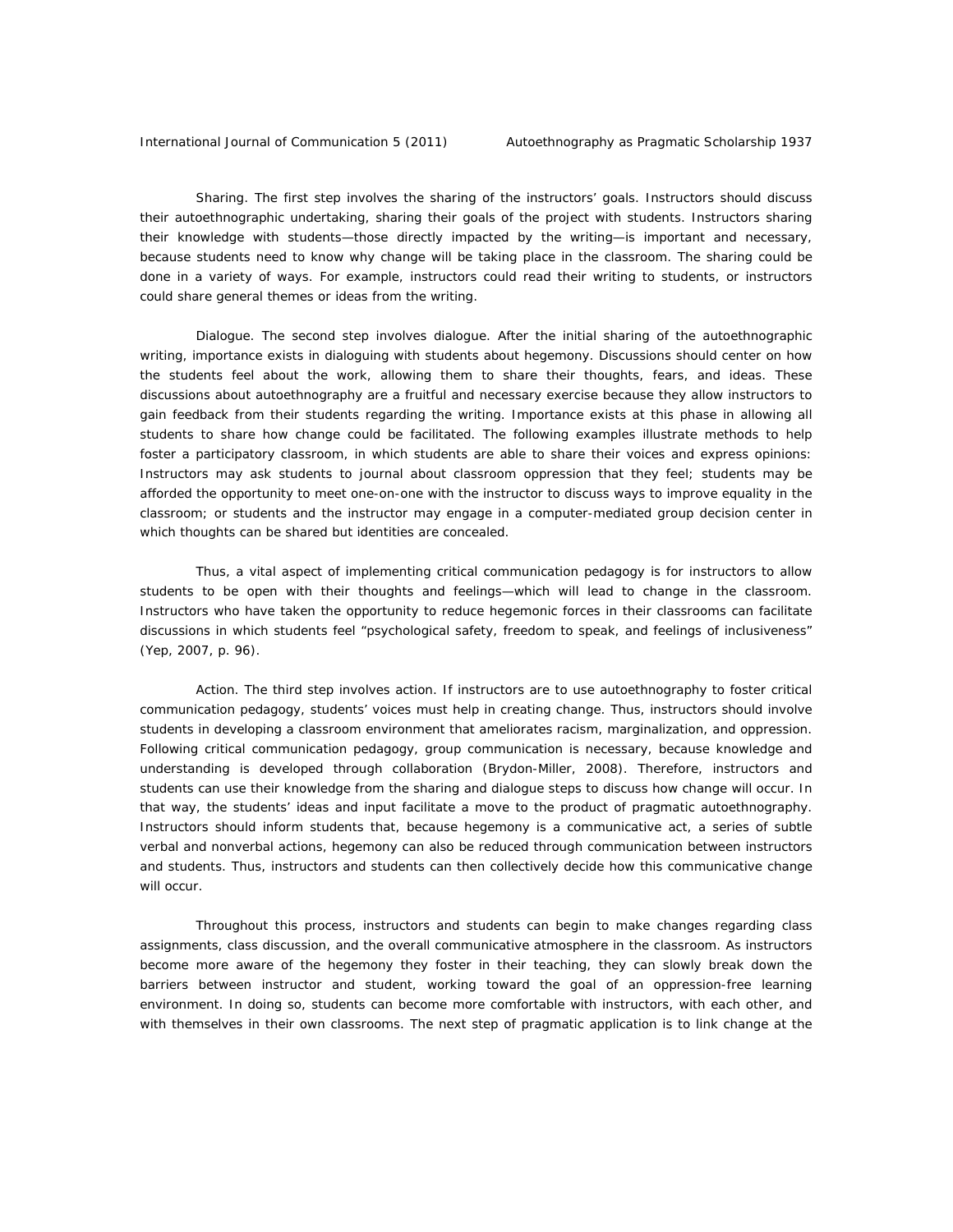classroom level to change in the larger educational system. The next section will discuss this potential linkage.

*Linking micro-level interactions with macro-level structures.* When instructors work to create change in their classrooms, to expand the transformative potential of critical communication pedagogy, they must be cognizant of the connection between micro and macro levels of interaction. Micro levels of interaction involve transforming the hegemonic hierarchies in the classroom, and macro levels of interaction involve transforming the hegemonic social hierarchies in educational agencies of society.

The previous section regarding the implementation of critical communication pedagogy discussed ways instructors can work on a micro level to act reflexively about their specific class(es) and communicate with students about the hegemony that they now recognize and want to change. Thus, micro levels of interaction involve fostering critical communication pedagogy in specific learning environments. However, in order to more fully realize the potential of critical communication pedagogy, instructors and students must work toward linking micro and macro levels of interaction. Freire (1970) discusses the need for such linkages by demonstrating how micro levels, or personal experiences, are connected to dominant structures, the macro levels. Thus, understanding linkages between social structures is crucial in order to transform them. To accomplish such a transformation, Freire advocates a bottom-up approach to societal change (ibid.).

Because instructors and students have become aware of how society fosters oppression on a smaller scale in the classroom (the micro level), they can and should take their message to larger educational entities, such as university leaders, school boards, and school district leaders (the macro level). Additionally, instructors can move beyond the micro level of the classroom by sharing their autoethnographic writing and experiences with colleagues in their learning institutions through conference presentations and publication.

I have witnessed the power of Freire's (1970) bottom-up approach to creating societal change by linking micro and macro structures. As a member of a research team working to assist African women refugees, the team and I collaborated with the women to understand the problems they faced after relocating to the United States. After assisting them at this micro level, our team and the African women refugees presented our findings jointly at a forum to community leaders. As a result of this open dialogue with the dominant forces in the community, the African women, the research team, and the community leaders worked collaboratively to create programs to help these women better acculturate into the community (DeWitt, Pearson, Tyma, Wolf, & Kahl, 2007). Thus, I argue that, for critical communication pedagogy to fulfill its pragmatic potential, instructors should complete the final step with students to link micro-level change to macro-level change. Only then is the transformative potential of critical communication pedagogy realized.

Overall, fostering critical communication pedagogy can potentially aid instructors in reducing oppression for students by providing a learning environment in which topics of power, race, identity, and culture can be discussed and evaluated at micro and macro levels. Through the implementation of pedagogical practice, we instructors can "explore our own roles in making the social structures that bind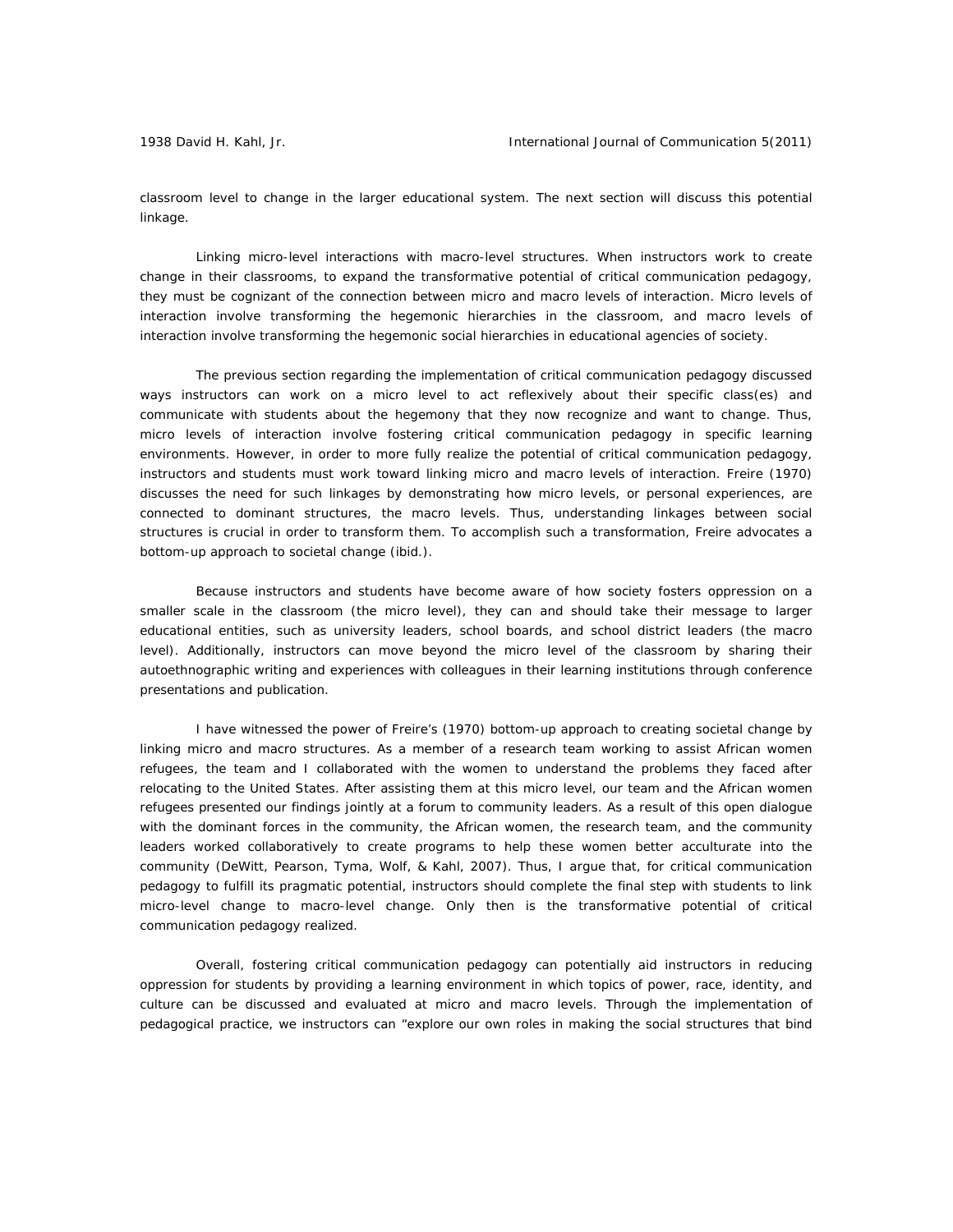us" (Fassett & Warren, 2007, p. 47). Instructors must realize that this exploration of critical communication pedagogy is not a finite exercise. Instructors cannot be satisfied to reduce hegemony in the classroom in a single act of implementation. To do so would be to reduce hegemony to a force affecting only one group of students for one period of time. Thus, ongoing evaluations are necessary to create lasting change. However, when attempting to create lasting change, instructors should be aware that challenges often arise.

## **Challenges of Implementing Critical Communication Pedagogy**

When instructors attempt to create educational change, especially change that involves uncovering issues of power in society, they often face opposition. Instructors often face opposition from students and society regarding whether examination of power has a place in the classroom. The following section will discuss various challenges that instructors may encounter.

#### *Students Often Resist Change*

When attempting to incorporate positive pedagogical change, instructors can experience difficulty, both internally and externally. Much of this problem is due to the resistance they face from some of those students who are satisfied with the status quo. Instructors may find that students, especially those from the majority, do not wish to engage in the evaluation of hegemony in the classroom or society. Yep (2007) echoes this idea by outlining six common strategies that students use to resist change.

First, students may respond to discussions of white privilege or the marginalization of women with silence. Yep (2007) explains that, by remaining silent, students are engaging in "the production of power" (ibid., p. 98). Second, students may argue that "Times have changed … things are not like that anymore" (ibid.). This resistance strategy allows students to evade evaluation of real problems by simply pretending that they no longer exist. A third strategy that students may employ is to argue that all cultures demonstrate racism, not only white people. In employing this argument, students attempt to ignore the topic at hand by deflecting the argument. Students may attempt a fourth resistance strategy by asking the question, "Why are these people (African Americans, Latinos, Native Americans, etc.) so angry?" (ibid., p. 99). Yep explains that this strategy changes the focus of the discussion by utilizing preexisting stereotypes and the anticipated reactions to these stereotypes. A fifth strategy that students may use is to argue that any discussions of oppression and/or privilege are individual accounts which are not generalizable. Such a strategy discounts any personal experience as non-scientific. Finally, some students display shock at the idea that oppression and hegemony exist. However, their intent in such a response is to end the discussion quickly, and to eliminate the need for much reflection and evaluation.

*Students may fear discussing power and change.* Positively, many students are open to discussions of hegemony in the classroom and willing to participate. Many students do want to evaluate how power functions, both inside and outside the classroom, but do not know how to talk about the issue (Yep, 2007). However, Cooks discusses how fear is not always negative when dealing with such an important issue in the classroom: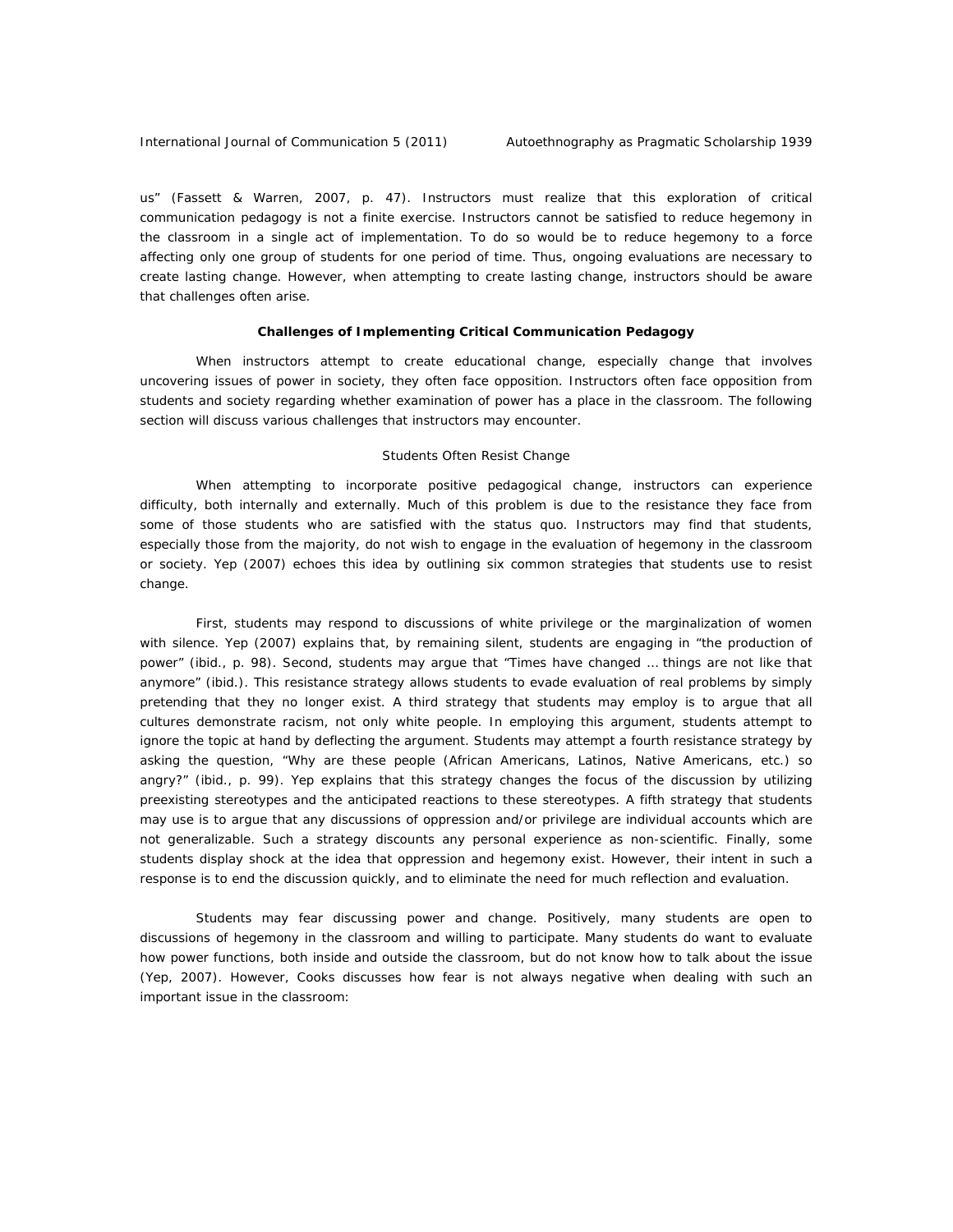Pedagogically, fear is an important starting point for discussing the performance of Whiteness. Many of the White students in my class expressed their fear of not knowing enough about Black culture, of appearing uncool . . . and most of all, a fear of being attacked because they were White. (2003, p. 249)

Much of students' fear of change is due to the fact that they may never have been exposed to critical communication pedagogy in their education. Instead, students are primarily familiar with the banking concept of education. Throughout students' educational lives, they usually have not been afforded the opportunity to examine questions of power in the classroom and society at large.

*The commercialization of higher education.* Additionally, the commercialization of higher education has become a hindrance to critical thought because many modern students view themselves as consumers of higher education, seeking to "'*have* a degree' rather than '*be* learners'" (Molesworth, Nixon, & Scullion, 2009, p. 278). Thus, even though instructors may encourage students to struggle to evaluate ideas, students are often "not particularly receptive to the idea that through immersing themselves in their subject they may change as a person" (ibid., p. 279). The "student as consumer" ideology also encourages students to "reinforce individualism at the expense of community" (McMillan & Cheney, 1996, p. 9), the antithesis of the goals of critical pedagogy. Therefore, the "student as consumer" ideology creates difficulty for instructors wishing to challenge students to evaluate hegemony in society.

Through students' exposure to the traditional banking concept of education (Freire, 1970) and the ideology of "student as consumer," students have been inculcated with the belief that dialogue and examination of power do not have a place in educational settings. Fassett and Warren describe this problem, saying that, often, "such pedagogical initiatives fail to fulfill their promise simply because there is a lack of context, a lack of precedent" (2007, p. 115). Thus, the problems that instructors may face while attempting to implement positive change are largely due to a lack of preparation of the students for critical examination. Therefore, although the process may be difficult, instructors who expose students to questions of power can create a positive difference in the lives of students simply by exposing them to pedagogy that is not based solely on the memorization and depositing of knowledge.

#### *Societal Forces Often Resist Change*

Freire states, "it would be extremely naïve to expect the dominant classes to develop a type of education that would enable subordinate classes to perceive social injustices critically" (1985, p. 102). Thus, society is often resistant to any change—especially change which removes power from those in power and, instead, gives that power to those who are subjugated. In this case, the current educational system does not wish to give up power that could, instead, be shared with students. Apple elaborates on this societal issue, writing that "much of the problem in education is not only about educating the oppressed, but re-educating those who were and are in dominance" (2003, p. 114). Thus, even if individual instructors wish to work toward change, colleagues often do not support their efforts, leading to "emotional isolation" and "burnout" (Yep, 2007, p. 98). Therefore, even if instructors are willing to become reflexive about their teaching, they may face opposition from other instructors and administrators, who may fear that even the smallest step to uncover hegemonic practices that privilege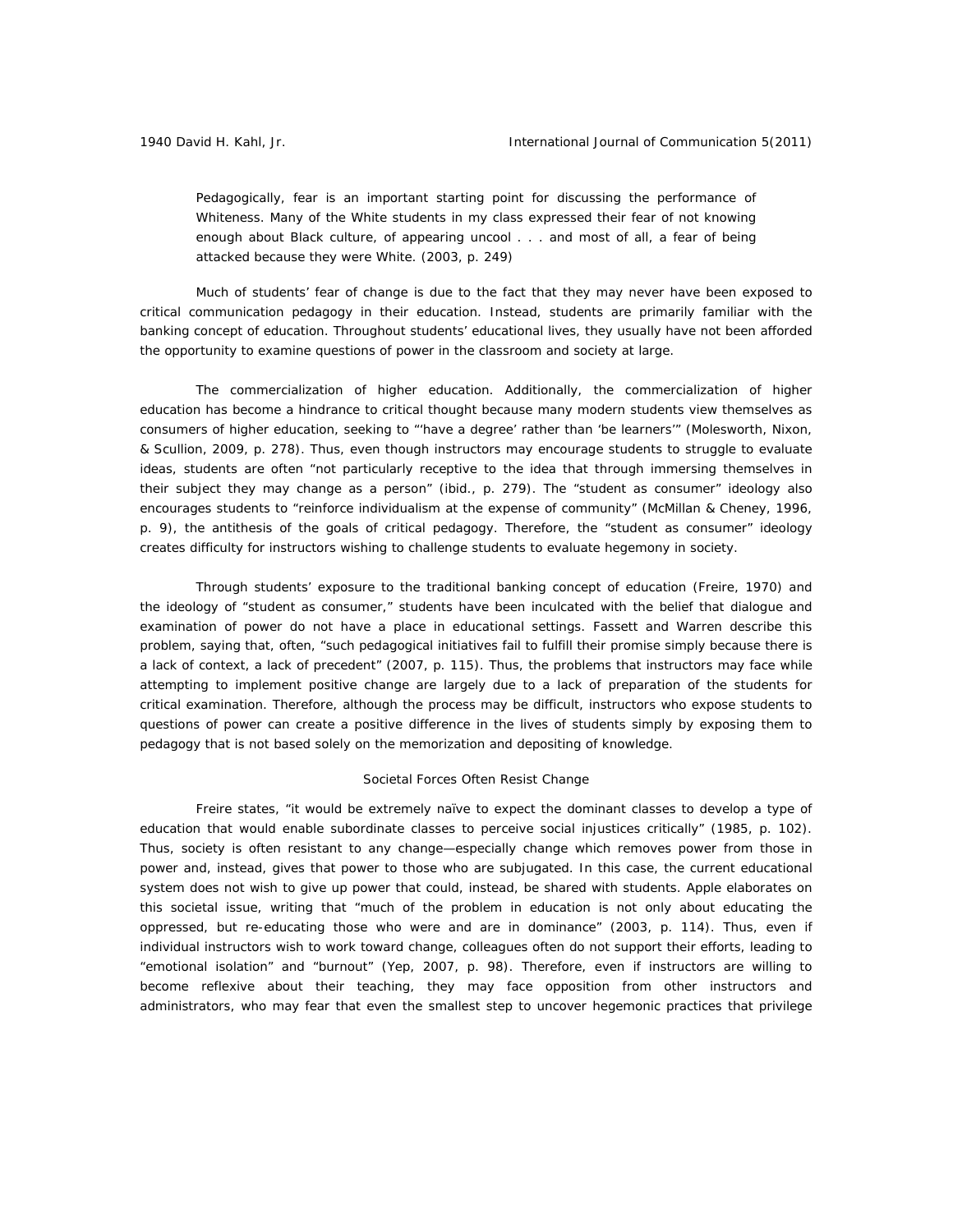these dominant groups in education may somehow lead to unwanted change in the school or university's hierarchy of power.

#### *Recognizing White Male Privilege*

Perhaps the most difficult challenge facing instructors who want to enact change in their classrooms is the recognition of white male privilege. White male instructors, by nature of their race and sex, are afforded privileges of which they are often unaware. White people tend to believe that being white is the norm. Therefore, if white viewpoints are the norm, cultural backgrounds become invisible, creating a situation in which whites believe that they can speak for all people (Pearce, 2005). White privilege affords many abilities, including the ability to ignore other cultures without having to worry about the risk of retribution (McIntosh, 1992). Thus, white privilege makes white people believe that their standpoint is the only correct standpoint. In relation to white privilege and making change in the classroom, Landsman contends:

I believe that white people too often want solutions to be quick and easy. They want something they can follow and in a few months, a few years at the most, the problem will be solved. At the same time, I believe people of color have known it will not happen this way. (2001, p. 161)

 This belief system becomes problematic, even for white instructors who have acted reflexively and attempted to create an accepting environment that functions to reduce bias in the classroom. White male instructors must be aware that they cannot eliminate bias, but instead, can reduce it. The false perception of a neutral, or bias-free, classroom serves to benefit white instructors, because it suggests an end point or finality to critical communication pedagogy. When instructors incorrectly believe that they have overcome bias, they put themselves back into a position of power, undermining the constant challenge of reflexivity.

Therefore, white instructors must be cognizant of their standpoint, both during the writing of their autoethnographies, and during the implementation of critical communication pedagogy. Because many instructors hold the dominant white standpoint, they must work to shift their lens to attempt to understand how minority groups experience instruction—not only how those from dominant standpoint see it. Admittedly, such a shift is difficult, but the change in thinking that autoethnographic writing affords instructors helps them to adjust their viewpoint. Because autoethnography encourages instructors to shift their standpoint, they become able to see how their actions affect others more clearly.

#### *Recognizing the Lifelong Nature of Facilitating Change*

As I have discussed, creating transformative pedagogical change is not a finite exercise. Doing so is a challenge for instructors of both normative and non-normative social locations. The initial exercise in reflexivity is a necessary first step; however, a one-time enactment of one's findings will not have lasting effects. Instead, it is an ongoing challenge. Reflexivity is a lifelong process of understanding and working with students of both normative and non-normative social locations. The more that instructors act reflexively on their experiences in the classroom, the more that they can learn about themselves, their students, and the environment in which the two groups interact.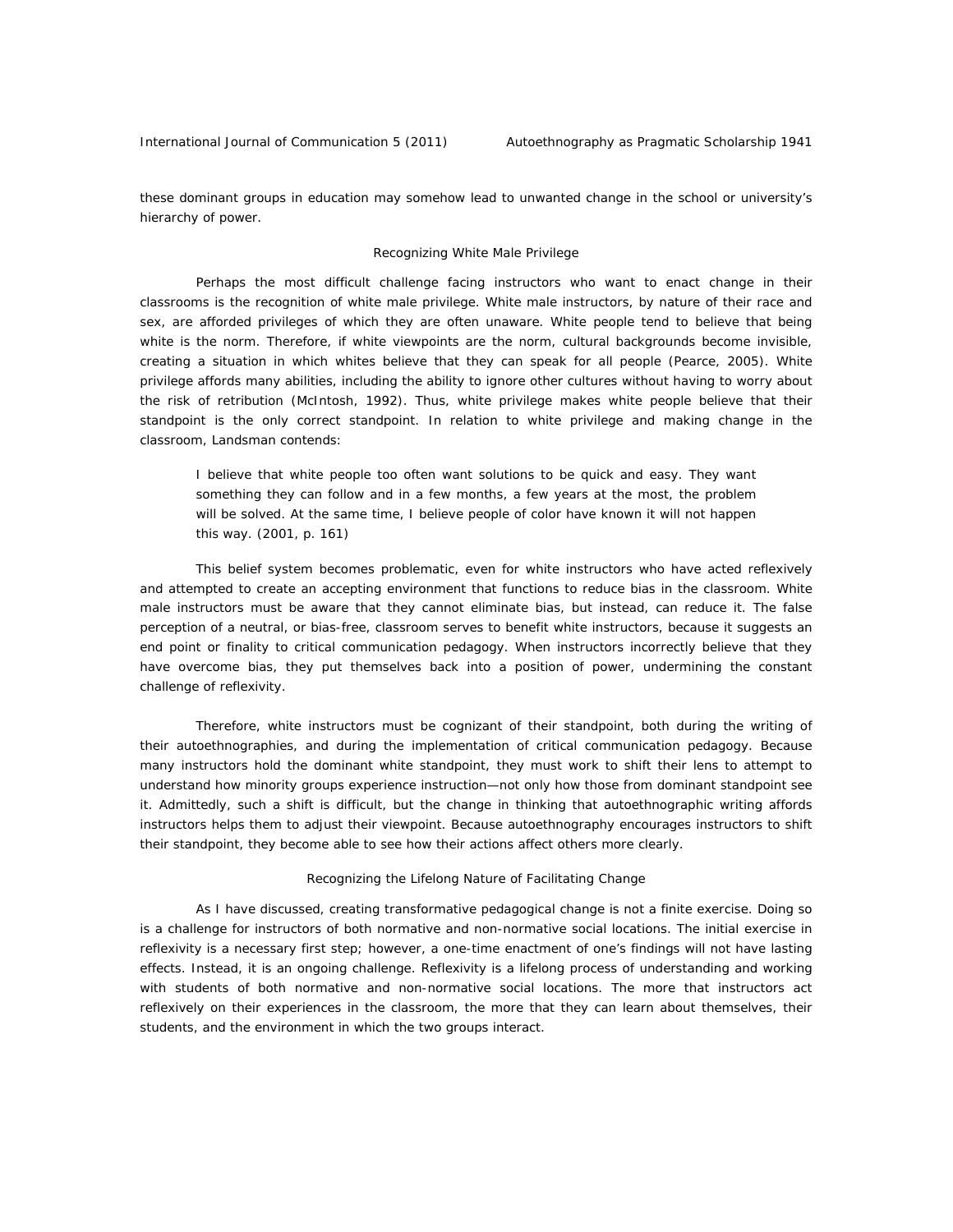### **Conclusion**

When instructors follow the banking concept of education, they continue to exercise power over students by depositing information (Freire, 1970). Shor elaborates:

There is a reassuring simplicity in the old ways of teaching. They may not work very well, but they are a solid tradition to fall back on—the hour-long lesson, the documented lecture, the Socratic discussion, the course outline and sturdy reading list, the separate canon for each academic discipline, the term paper and final exam. It is well organized and very busy. The irony of this order is not simply the static knowledge it produces, but also the alienation it provokes. (1980, p. 122)

Instructors who follow such an approach prevent students from learning from their own lived experiences. In contrast, critically-minded instructors make themselves vulnerable, both by engaging in reflexive writing about their own pedagogical practice, and by sharing their feelings and insecurities with their students. The experience also creates vulnerabilities for students, who are asked to share their own thoughts about hegemony in the classroom. Such an experience is uncomfortable for both parties, because it differs greatly from the hegemonic, yet familiar, "banking concept of education" (Freire, 1970, p. 72). However, only through the discomfort of making oneself vulnerable can an instructor and his or her students transform the classroom and realize the potential of critical communication pedagogy.

If instructors take critical communication pedagogy seriously, desiring to work toward positive change in their classrooms, reflexivity about classroom oppression becomes worth the effort. Shor echoes this idea:

When we think critically about our action, then we can act critically on our thinking. Teaching is the most important social practice of intellectuals, so reflection on pedagogy can do a lot in extraordinarily redesigning the ordinary work of a teacher. (1980, p. 123)

Thus, instructors who desire to create a classroom environment that examines power can follow the two steps advocated in this article: naming and critically reflecting on sociocultural problems (autoethnography), and acting to create change (critical communication pedagogy). This process affords opportunities for instructors to become better facilitators of learning, first by empowering their students, and then by creating change in their classrooms (the micro level), and in the educational agencies of society (the macro level). In sum, this work demonstrates that autoethnographic writing about pedagogical practice can be pragmatic scholarship that bridges the gap from critical communication pedagogy as ideology to critical communication pedagogy as praxis.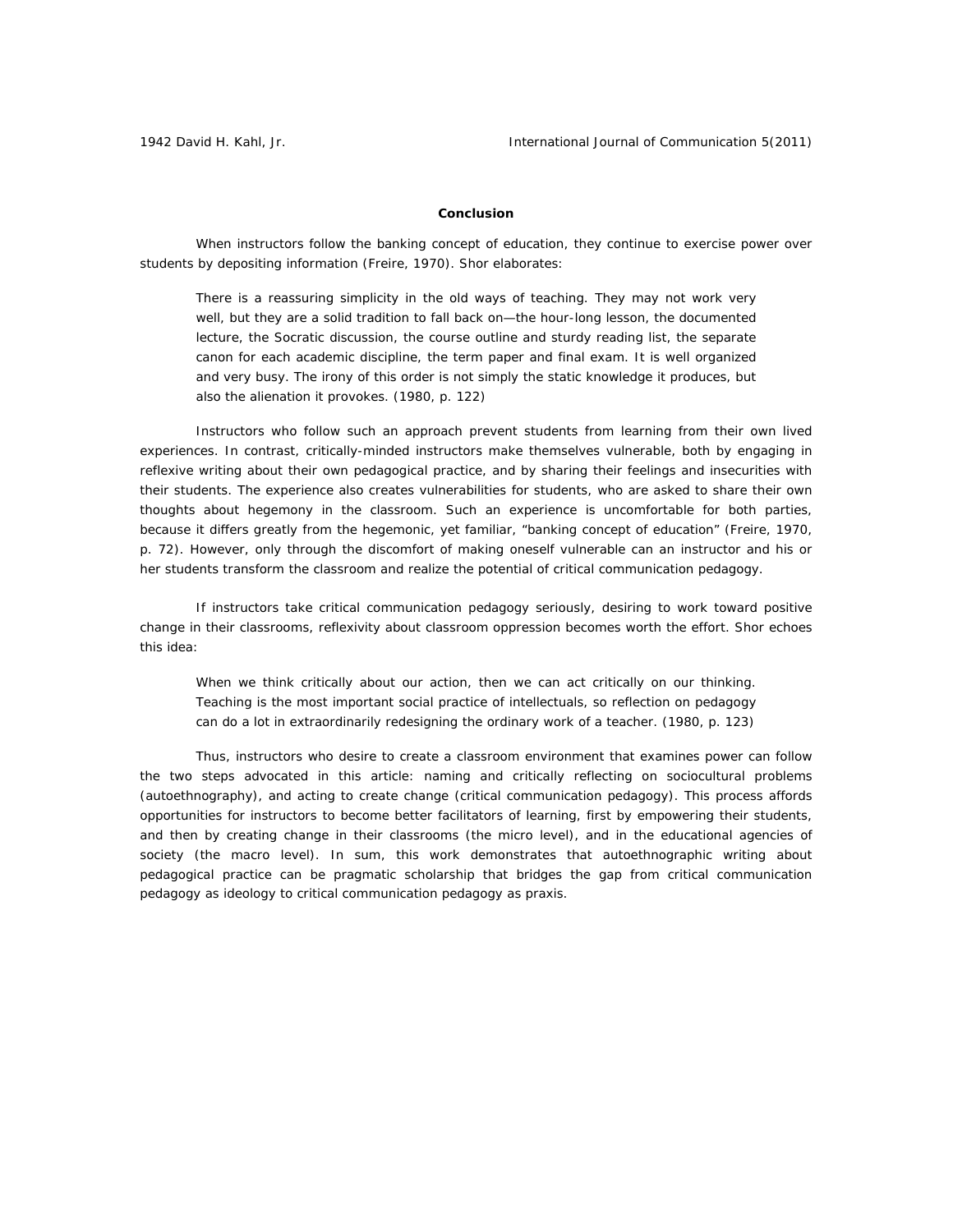### **References**

- Apple, M. W. (2003). Freire and the politics of race in education. *International Journal of Leadership in Education, 6*, 107–118.
- Ardener, E. (1975). Belief and the problem of women. In S. Ardener (Ed.), *Perceiving women* (pp. 1–17). London: Malaby Press.
- Ardener, S. (2005). Ardener's "muted groups": The genesis of an idea and its praxis. *Women & Language, 28*(2), 50–54.
- Autrey, P. K. (2003). *The trouble with girls: Autoethnography and the classroom.* Unpublished doctoral dissertation, Louisiana State University, Baton Rouge.
- Berlak, A. C. (2005). Confrontation and pedagogy: Cultural secrets, trauma, and emotion in antioppressive pedagogies. In M. Boler (Ed.), *Democratic dialogue in education: Troubling speech, disturbing silence* (pp. 123–144). New York: Peter Lang Publishing.
- Boyd, J., & Boyd, S. (2005). Reflect and improve: Instructional development through a teaching journal. *College Teaching, 53*, 110–114.
- Brydon-Miller, M. (2008). Postcards to Paolo: Enacting critical pedagogy in the action research classroom. *Journal of Thought, 43,* 11–20.
- Burnett, A., Mattern, J. L., Herakova, L. L., Kahl, D. H., Jr., Tobola, C., & Bornsen, S. E. (2009). Communicating/muting date rape: A co-cultural theoretical anaylsis of communication factors contributing to rape culture on a college campus. *Journal of Applied Communication Research*, *37*, 465–485.
- Cooks, L. (2003). Pedagogy, performance, and positionality: Teaching about whiteness in interracial communication. *Communication Education, 52*, 245–257.
- Denzin, N. K. (1997). *Interpretive ethnography: Ethnographic practices for the 21st century*. Thousand Oaks, CA: SAGE Publications.
- Denzin, N. K. (2000). Aesthetics and the practices of qualitative inquiry. *Qualitative Inquiry, 6*, 256–265.
- Dewey, J. (1927). *The public and its problems*. Athens, OH: Swallow Press.
- DeWitt, L., Pearson, J. C., Tyma, A., Wolf, K., & Kahl, D. H., Jr. (2007). At home among strangers: The acculturation process of female African refugees in the Upper Midwest. *Iowa Journal of Communication, 39*, 5–24.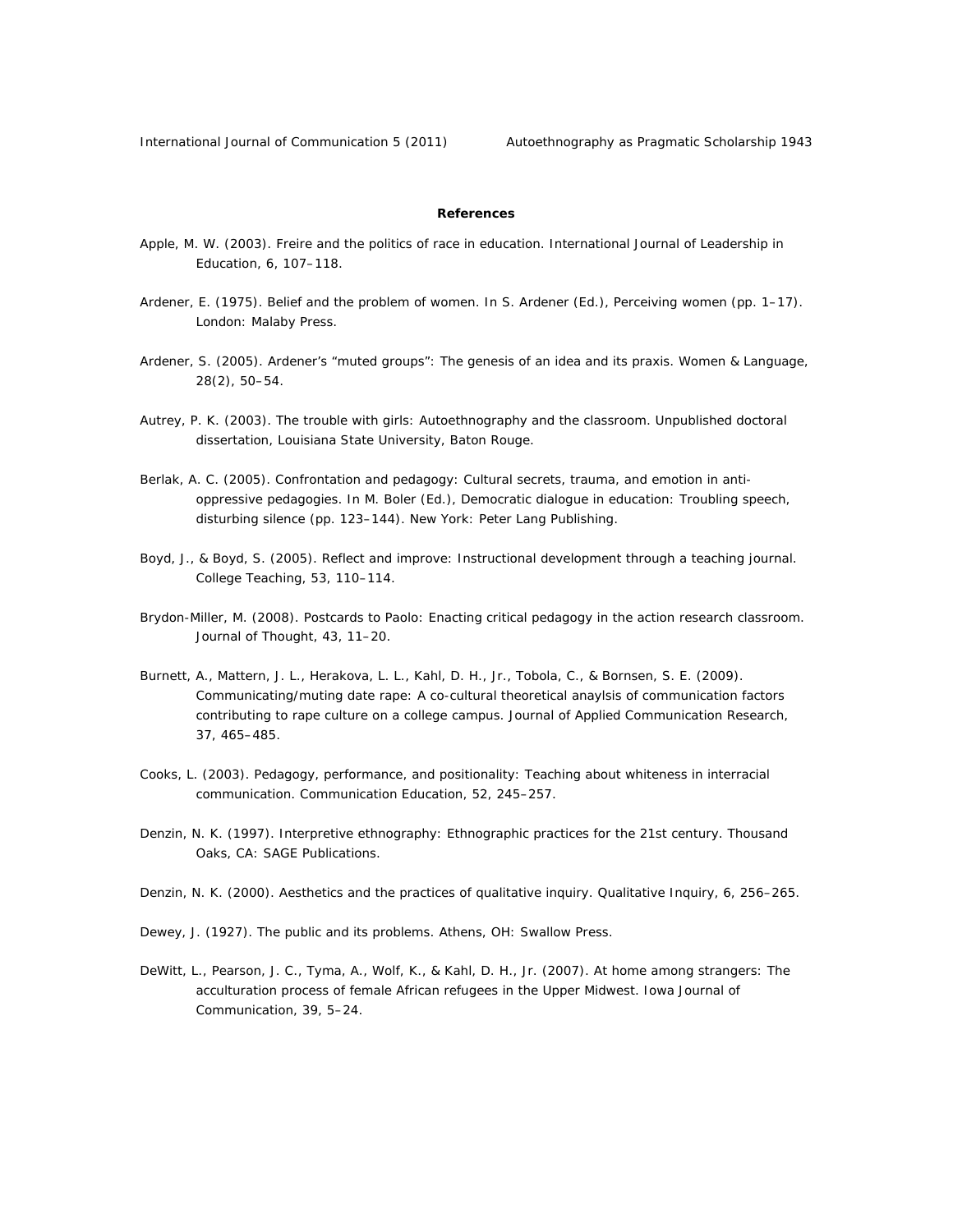Durrant, J. (2005). The learner's voice. Making space? Challenging space? *The Enquirer: The CANTARNET Journal, 5*. Retrieved from http://www.canterbury.ac.uk/education/departments/professionaldevelopment/centres/education-leadership-schoolimprovement/enquirer/spring05.pdf

- Dyer, R. (1997). *White*. London: Routledge.
- Emerson, R. M., Fretz, R. I., & Shaw, L. L. (1995). *Writing ethnographic fieldnotes.* Chicago: The University of Chicago Press.
- Engstrom, C. L. (2008). Autoethnography as an approach to intercultural training. *Rocky Mountain Communication Review, 4*(2), 17–31.
- Fassett, D. L., & Warren, J. T. (2007). *Critical communication pedagogy*. Thousand Oaks, CA: SAGE Publications.
- Fletcher, A. (2005). *Meaningful student involvement: Guide to students as partners in school change.* Olympia, WA: Common Action.
- Freire, P. (1970). *Pedagogy of the oppressed* (M.B. Ramos, Trans.). New York: Herder and Herder.
- Freire, P. (1973). *Education for critical consciousness*. New York: Seabury.
- Freire, P. (1985). *The politics of education, cultural power and liberation* (D. Macedo, Trans.). South Hadley, MA: Bergin and Garvey.
- Giroux, H. A. (1988). *Instructors as intellectuals: Toward a critical pedagogy of learning*. Granby, MA: Bergin and Garvey.
- Goodall, H. L., Jr. (2000). *Writing the new ethnography*. Walnut Creek, CA: AltaMira Press.
- Hafen, S. (2004). Lesbian history and politics of identities. In M. Fong & R. Chuang (Eds.), *Communicating ethnic & cultural identity* (pp. 179–197). Lanham, MD: Rowman & Littlefield.
- Holdsworth, R. (2005). Taking young people seriously means giving them serious things to do. In J. Mason, & T. Fattore (Eds.), *Children taken seriously in theory, policy, and practice* (pp. 139– 150). London: Jessica Kingsley Publishers.
- Jones, S. H. (2005). Autoethnography: Making the personal political. In N. K. Denzin & Y. S. Lincoln (Eds.), *The SAGE handbook of qualitative research* (3rd ed., pp. 763–791). Thousand Oaks, CA: SAGE Publications.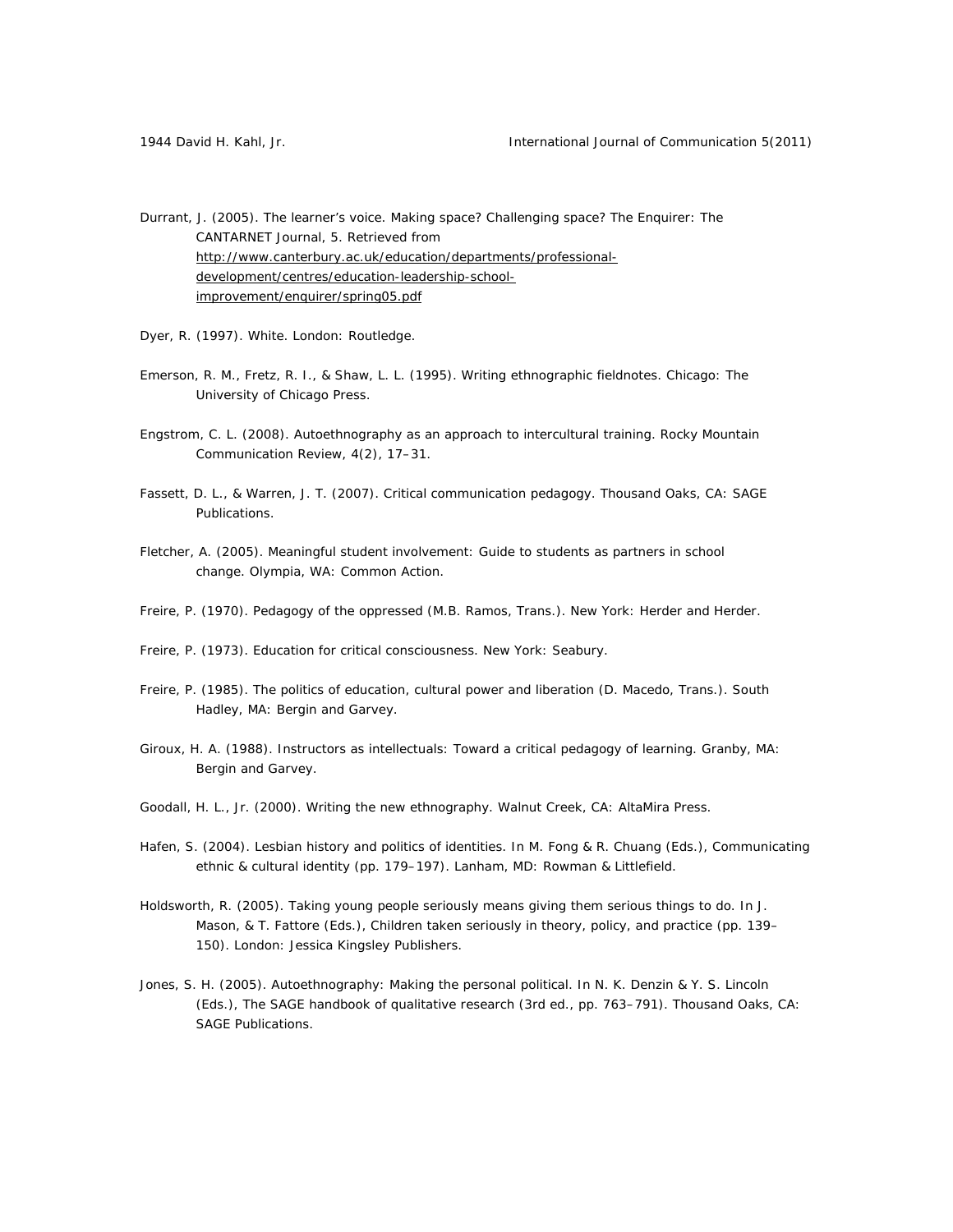- Kenway, J., & Modra, H. (1992). Feminist pedagogy and emancipatory possibilities. In C. Luke & J. Gore (Eds.), *Feminisms and critical pedagogy* (pp. 138–166). New York: Routledge.
- Landsman, J. (2001). *A white teacher talks about race.* Lanham, MD: Scarecrow Press.
- McIntosh, P. (1992). White privilege and male privilege: A personal account of coming to see correspondences through work in women's studies. In M. Andersen & P. H. Collins (Eds.), *Race, class and gender: An anthology* (pp. 70-81).Belmont, CA Wadsworth.
- McLaren, P. (1997). *Revolutionary multiculturalism: Pedagogies of dissent for the new millennium*. Boulder, CO: Westview Press.
- McMillan, J. J., & Cheney, G. (1996). The student as consumer: The implications and limitations of a metaphor. *Communication Education, 45,* 1–15.
- Molesworth, M., Nixon, E., & Scullion, R. (2009). Having, being and higher education: The marketisation of the university and the transformation of the student into consumer. *Teaching in Higher Education, 14,* 277–287.
- Orbe, M. P., Groscurth, C. R., Jeffries, T., & Prater, A. D. (2007). "We—the militant ones": A collective autoethnographic analysis of racial standpoints, locating whiteness, and student/teacher interaction. In L. M. Cooks & J. S. Simpson (Eds.), *Whiteness, pedagogy, performance: Dis/placing race* (pp. 27–47). Lanham, MD: Lexington Books.
- Orbe, M. (2005). Continuing the legacy of theorizing from the margins: Conceptualizations of co-cultural theory. *Women and Language, 28*, 65–66.
- Pearce, S. (2005). *You wouldn't understand: White teachers in multiethnic classrooms.* Sterling, VA: Trentham Books Limited.
- Pelias, R. J. (2000). The critical life. *Communication Education, 49,* 220-228.
- Pennington, J. L. (2007). Silence in the classroom/whispers in the halls: Autoethnography as pedagogy in White pre-service teacher education. *Race Ethnicity and Education, 10,* 93–113.
- Pohlhaus, G. (2002). Knowing communities: An investigation of Harding's standpoint epistemology. *Social Epistemology, 16*, 283–293.
- Puiggrós, A. (1994). Politics, praxis, and the personal: An Argentine assessment (F. Taler, Trans.). In P. L. McLaren & C. Lankshear (Eds.), *Politics of liberation: Paths from Freire* (pp. 154–172). New York: Routledge.